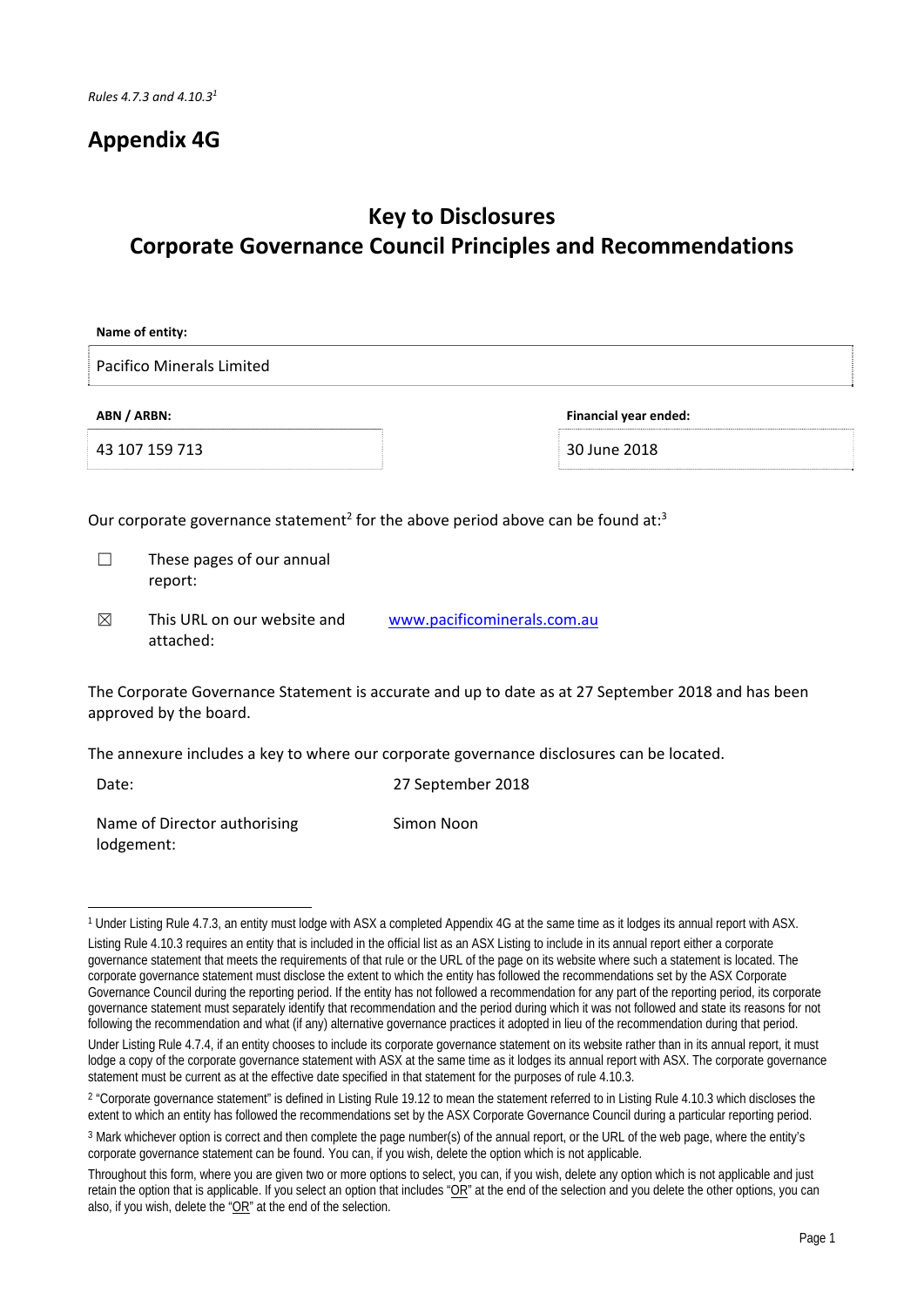### **ANNEXURE – KEY TO CORPORATE GOVERNANCE DISCLOSURES**

| <b>Corporate Governance Council recommendation</b> |                                                                                                                                                                                                                                                                                                                                                         | We have followed the recommendation in full for the whole<br>of the period above. We have disclosed                                                                                                                                                                                                                                                                                                                                       | We have NOT followed the recommendation in full for the<br>whole of the period above. We have disclosed <sup>4</sup>                                                                        |
|----------------------------------------------------|---------------------------------------------------------------------------------------------------------------------------------------------------------------------------------------------------------------------------------------------------------------------------------------------------------------------------------------------------------|-------------------------------------------------------------------------------------------------------------------------------------------------------------------------------------------------------------------------------------------------------------------------------------------------------------------------------------------------------------------------------------------------------------------------------------------|---------------------------------------------------------------------------------------------------------------------------------------------------------------------------------------------|
|                                                    | <b>PRINCIPLE 1 - LAY SOLID FOUNDATIONS FOR MANAGEMENT AND OVERSIGHT</b>                                                                                                                                                                                                                                                                                 |                                                                                                                                                                                                                                                                                                                                                                                                                                           |                                                                                                                                                                                             |
| 1.1                                                | A listed entity should disclose:<br>the respective roles and responsibilities of its board<br>(a)<br>and management; and<br>those matters expressly reserved to the board and<br>(b)<br>those delegated to management.                                                                                                                                  | the fact that we follow this recommendation:<br>$\boxtimes$<br>in our Corporate Governance Statement OR<br>$\overline{\phantom{a}}$<br>at [insert location]<br>and information about the respective roles and<br>responsibilities of our board and management (including<br>those matters expressly reserved to the board and those<br>delegated to management):<br>⊠<br>See www.pacificominerals.com.au/company/corporate-<br>governance | $\Box$<br>an explanation why that is so in our Corporate<br>Governance Statement OR<br>$\Box$<br>we are an externally managed entity and this<br>recommendation is therefore not applicable |
| 1.2                                                | A listed entity should:<br>undertake appropriate checks before appointing a<br>(a)<br>person, or putting forward to security holders a<br>candidate for election, as a director; and<br>provide security holders with all material information<br>(b)<br>in its possession relevant to a decision on whether or<br>not to elect or re-elect a director. | the fact that we follow this recommendation:<br>$\boxtimes$<br>in our Corporate Governance Statement OR<br>$\Box$<br>at [insert location]                                                                                                                                                                                                                                                                                                 | $\Box$<br>an explanation why that is so in our Corporate<br>Governance Statement OR<br>$\Box$<br>we are an externally managed entity and this<br>recommendation is therefore not applicable |
| 1.3                                                | A listed entity should have a written agreement with each<br>director and senior executive setting out the terms of their<br>appointment.                                                                                                                                                                                                               | the fact that we follow this recommendation:<br>$\boxtimes$<br>in our Corporate Governance Statement OR<br>at [insert location]                                                                                                                                                                                                                                                                                                           | ⊏<br>an explanation why that is so in our Corporate<br>Governance Statement OR<br>we are an externally managed entity and this<br>recommendation is therefore not applicable                |
| 1.4                                                | The company secretary of a listed entity should be<br>accountable directly to the board, through the chair, on all<br>matters to do with the proper functioning of the board.                                                                                                                                                                           | the fact that we follow this recommendation:<br>$\boxtimes$<br>in our Corporate Governance Statement OR<br>$\Box$<br>at [insert location]                                                                                                                                                                                                                                                                                                 | $\Box$<br>an explanation why that is so in our Corporate<br>Governance Statement OR<br>we are an externally managed entity and this<br>recommendation is therefore not applicable           |

<sup>&</sup>lt;sup>4</sup> If you have followed all of the Council's recommendations in full for the whole of the period above, you can, if you wish, delete this column from the form and re-format it.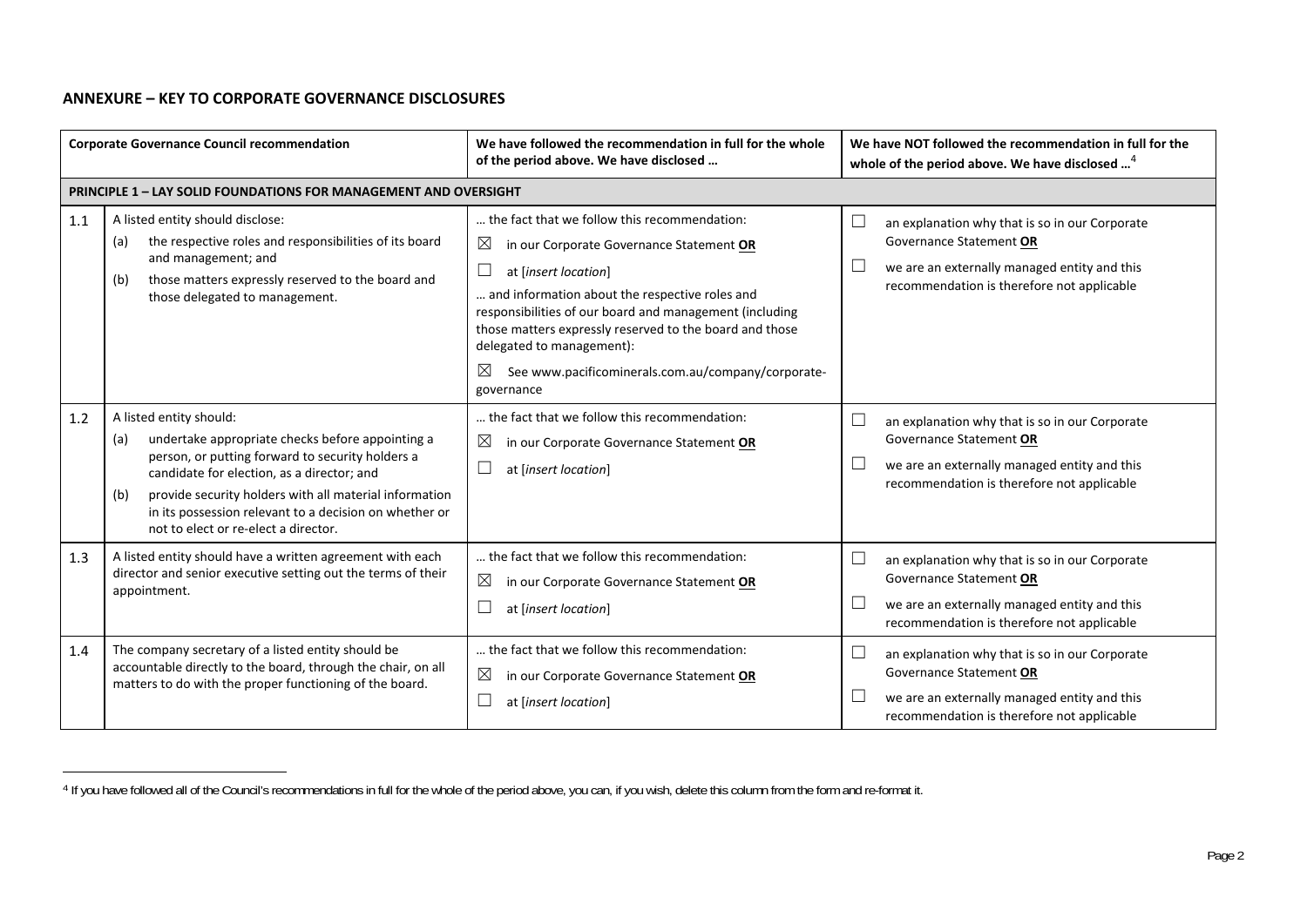| <b>Corporate Governance Council recommendation</b> |                                                                                                                                                                                                                                                                                                                                                                                                                                                                                                                                                                                                                                                                                                                                                                                                                                                                                                                                                                                                                                                                                            | We have followed the recommendation in full for the whole<br>of the period above. We have disclosed                                                                                                                                                                                                                                                                                                                                                                                                                                                                                                                                                                                                                                                                      | We have NOT followed the recommendation in full for the<br>whole of the period above. We have disclosed <sup>4</sup>                                                              |
|----------------------------------------------------|--------------------------------------------------------------------------------------------------------------------------------------------------------------------------------------------------------------------------------------------------------------------------------------------------------------------------------------------------------------------------------------------------------------------------------------------------------------------------------------------------------------------------------------------------------------------------------------------------------------------------------------------------------------------------------------------------------------------------------------------------------------------------------------------------------------------------------------------------------------------------------------------------------------------------------------------------------------------------------------------------------------------------------------------------------------------------------------------|--------------------------------------------------------------------------------------------------------------------------------------------------------------------------------------------------------------------------------------------------------------------------------------------------------------------------------------------------------------------------------------------------------------------------------------------------------------------------------------------------------------------------------------------------------------------------------------------------------------------------------------------------------------------------------------------------------------------------------------------------------------------------|-----------------------------------------------------------------------------------------------------------------------------------------------------------------------------------|
| 1.5                                                | A listed entity should:<br>have a diversity policy which includes requirements<br>(a)<br>for the board or a relevant committee of the board to<br>set measurable objectives for achieving gender<br>diversity and to assess annually both the objectives<br>and the entity's progress in achieving them;<br>disclose that policy or a summary of it; and<br>(b)<br>(c)<br>disclose as at the end of each reporting period the<br>measurable objectives for achieving gender diversity<br>set by the board or a relevant committee of the board<br>in accordance with the entity's diversity policy and its<br>progress towards achieving them and either:<br>(1) the respective proportions of men and women on<br>the board, in senior executive positions and across<br>the whole organisation (including how the entity<br>has defined "senior executive" for these<br>purposes); or<br>(2) if the entity is a "relevant employer" under the<br>Workplace Gender Equality Act, the entity's most<br>recent "Gender Equality Indicators", as defined in<br>and published under that Act. | the fact that we have a diversity policy that complies with<br>paragraph (a):<br>$\boxtimes$<br>in our Corporate Governance Statement OR<br>at [insert location]<br>ப<br>and a copy of our diversity policy or a summary of it:<br>$\boxtimes$<br>See www.pacificominerals.com.au/company/corporate-<br>governance<br>and the measurable objectives for achieving gender<br>diversity set by the board or a relevant committee of the<br>board in accordance with our diversity policy and our progress<br>towards achieving them:<br>⊠<br>in our Corporate Governance Statement OR<br>at [insert location]<br>and the information referred to in paragraphs $(c)(1)$ or $(2)$ :<br>$\boxtimes$<br>in our Corporate Governance Statement OR<br>at [insert location]<br>ப | $\Box$<br>an explanation why that is so in our Corporate<br>Governance Statement OR<br>we are an externally managed entity and this<br>recommendation is therefore not applicable |
| 1.6                                                | A listed entity should:<br>have and disclose a process for periodically evaluating<br>(a)<br>the performance of the board, its committees and<br>individual directors; and<br>disclose, in relation to each reporting period, whether<br>(b)<br>a performance evaluation was undertaken in the<br>reporting period in accordance with that process.                                                                                                                                                                                                                                                                                                                                                                                                                                                                                                                                                                                                                                                                                                                                        | the evaluation process referred to in paragraph (a):<br>$\boxtimes$<br>in our Corporate Governance Statement OR<br>at [insert location]<br>ப<br>and the information referred to in paragraph (b):<br>$\boxtimes$<br>in our Corporate Governance Statement OR<br>at [insert location]                                                                                                                                                                                                                                                                                                                                                                                                                                                                                     | ⊏<br>an explanation why that is so in our Corporate<br>Governance Statement OR<br>we are an externally managed entity and this<br>recommendation is therefore not applicable      |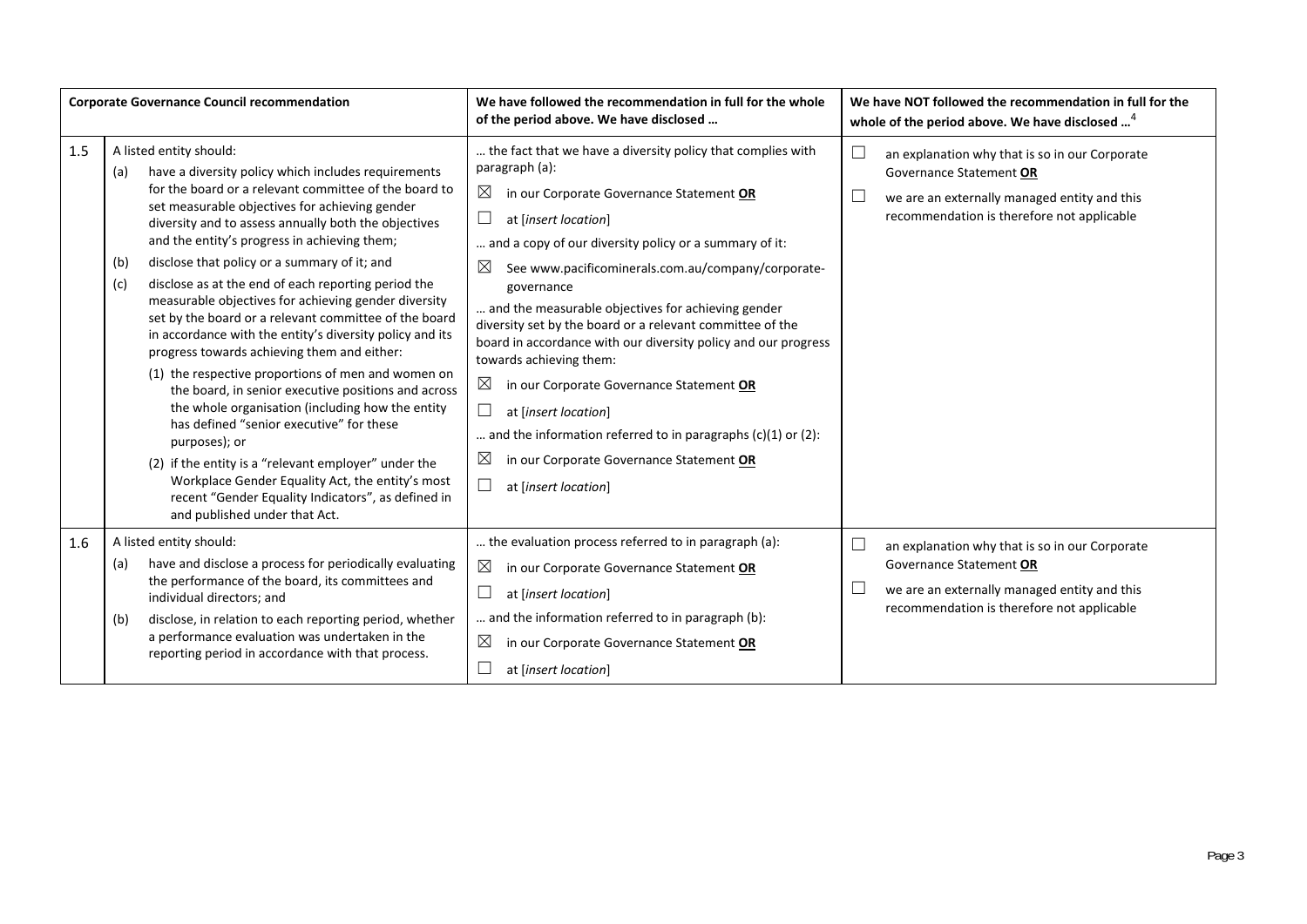| <b>Corporate Governance Council recommendation</b> |                                                                                                                                                                                                                                                                                                                     | We have followed the recommendation in full for the whole<br>of the period above. We have disclosed                                                                                                                                                                             | We have NOT followed the recommendation in full for the<br>whole of the period above. We have disclosed <sup>4</sup>                                                    |
|----------------------------------------------------|---------------------------------------------------------------------------------------------------------------------------------------------------------------------------------------------------------------------------------------------------------------------------------------------------------------------|---------------------------------------------------------------------------------------------------------------------------------------------------------------------------------------------------------------------------------------------------------------------------------|-------------------------------------------------------------------------------------------------------------------------------------------------------------------------|
| 1.7                                                | A listed entity should:<br>have and disclose a process for periodically evaluating<br>(a)<br>the performance of its senior executives; and<br>disclose, in relation to each reporting period, whether<br>(b)<br>a performance evaluation was undertaken in the<br>reporting period in accordance with that process. | the evaluation process referred to in paragraph (a):<br>$\boxtimes$<br>in our Corporate Governance Statement OR<br>at [insert location]<br>and the information referred to in paragraph (b):<br>$\boxtimes$<br>in our Corporate Governance Statement OR<br>at [insert location] | an explanation why that is so in our Corporate<br>Governance Statement OR<br>we are an externally managed entity and this<br>recommendation is therefore not applicable |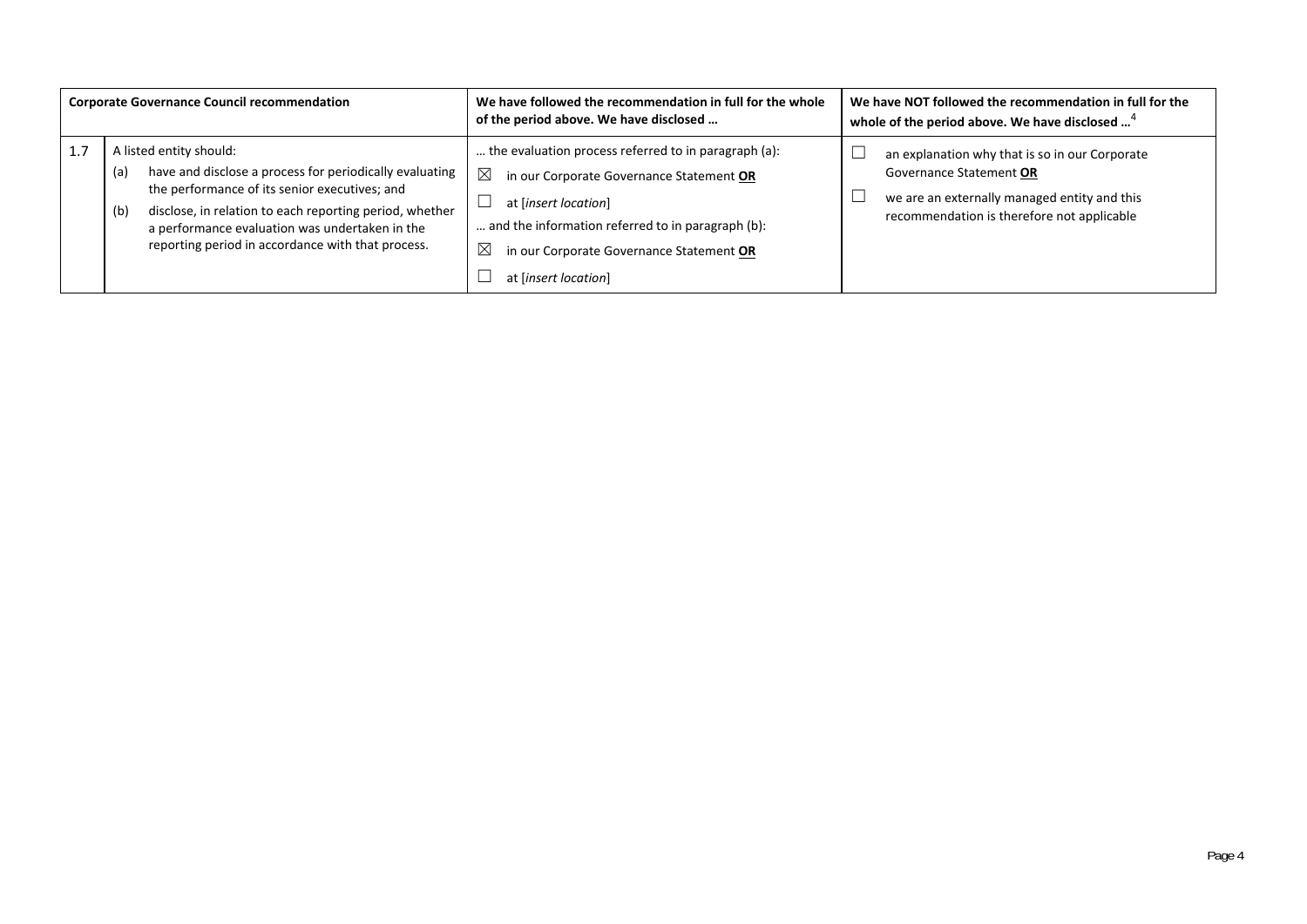| <b>Corporate Governance Council recommendation</b> |                                                                                                                                                                                                                                                                                                                                                                                                                                                                                                                                                                                                                                                                                                                                                                                                                                                                        | We have followed the recommendation in full for the whole<br>of the period above. We have disclosed                                                                                                                                                                                                                                                                                                                                                                                                                                                                                                                                                                                                                                                                                                                                                                                                                     | We have NOT followed the recommendation in full for the<br>whole of the period above. We have disclosed <sup>4</sup>                                                         |
|----------------------------------------------------|------------------------------------------------------------------------------------------------------------------------------------------------------------------------------------------------------------------------------------------------------------------------------------------------------------------------------------------------------------------------------------------------------------------------------------------------------------------------------------------------------------------------------------------------------------------------------------------------------------------------------------------------------------------------------------------------------------------------------------------------------------------------------------------------------------------------------------------------------------------------|-------------------------------------------------------------------------------------------------------------------------------------------------------------------------------------------------------------------------------------------------------------------------------------------------------------------------------------------------------------------------------------------------------------------------------------------------------------------------------------------------------------------------------------------------------------------------------------------------------------------------------------------------------------------------------------------------------------------------------------------------------------------------------------------------------------------------------------------------------------------------------------------------------------------------|------------------------------------------------------------------------------------------------------------------------------------------------------------------------------|
|                                                    | PRINCIPLE 2 - STRUCTURE THE BOARD TO ADD VALUE                                                                                                                                                                                                                                                                                                                                                                                                                                                                                                                                                                                                                                                                                                                                                                                                                         |                                                                                                                                                                                                                                                                                                                                                                                                                                                                                                                                                                                                                                                                                                                                                                                                                                                                                                                         |                                                                                                                                                                              |
| 2.1                                                | The board of a listed entity should:<br>have a nomination committee which:<br>(a)<br>(1) has at least three members, a majority of whom<br>are independent directors; and<br>(2) is chaired by an independent director,<br>and disclose:<br>(3) the charter of the committee;<br>(4) the members of the committee; and<br>(5) as at the end of each reporting period, the<br>number of times the committee met throughout<br>the period and the individual attendances of the<br>members at those meetings; or<br>if it does not have a nomination committee,<br>(b)<br>disclose that fact and the processes it employs to<br>address board succession issues and to ensure that<br>the board has the appropriate balance of skills,<br>knowledge, experience, independence and diversity<br>to enable it to discharge its duties and<br>responsibilities effectively. | [If the entity complies with paragraph (a):]<br>the fact that we have a nomination committee that<br>complies with paragraphs (1) and (2):<br>⊔<br>in our Corporate Governance Statement OR<br>at [insert location]<br>and a copy of the charter of the committee:<br>ப<br>at [insert location]<br>and the information referred to in paragraphs (4) and (5):<br>$\Box$<br>in our Corporate Governance Statement OR<br>$\Box$<br>at [insert location]<br>[If the entity complies with paragraph (b):]<br>the fact that we do not have a nomination committee and<br>the processes we employ to address board succession issues<br>and to ensure that the board has the appropriate balance of<br>skills, knowledge, experience, independence and diversity to<br>enable it to discharge its duties and responsibilities effectively:<br>$\boxtimes$<br>in our Corporate Governance Statement OR<br>at [insert location] | ⊠<br>an explanation why that is so in our Corporate<br>Governance Statement OR<br>we are an externally managed entity and this<br>recommendation is therefore not applicable |
| 2.2                                                | A listed entity should have and disclose a board skills<br>matrix setting out the mix of skills and diversity that the<br>board currently has or is looking to achieve in its<br>membership.                                                                                                                                                                                                                                                                                                                                                                                                                                                                                                                                                                                                                                                                           | our board skills matrix:<br>$\boxtimes$<br>in our Corporate Governance Statement OR<br>at [insert location]                                                                                                                                                                                                                                                                                                                                                                                                                                                                                                                                                                                                                                                                                                                                                                                                             | an explanation why that is so in our Corporate<br>Governance Statement OR<br>we are an externally managed entity and this<br>recommendation is therefore not applicable      |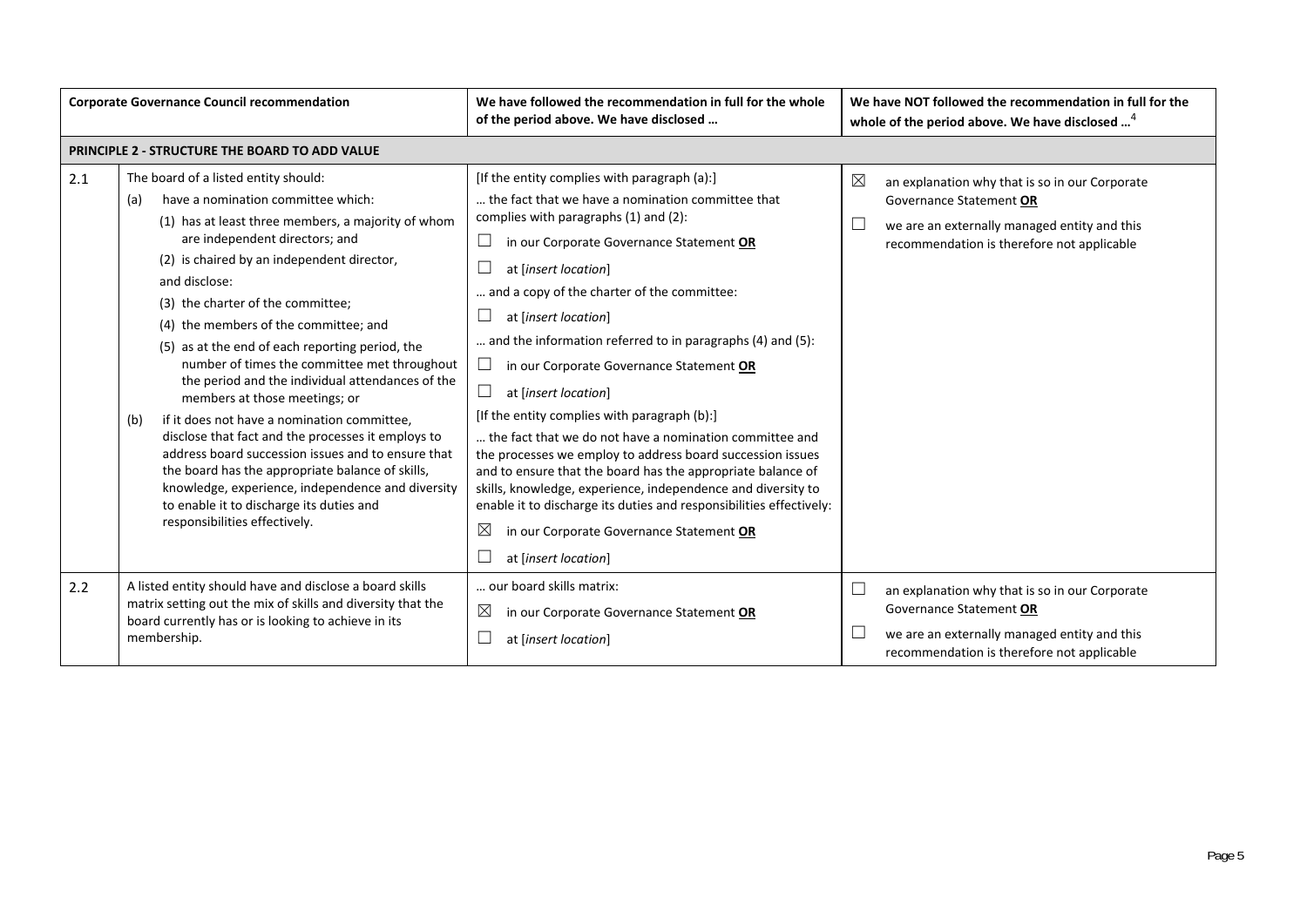| <b>Corporate Governance Council recommendation</b> |                                                                                                                                                                                                                                                                                                                                                                                                                                                                                                                                                           | We have followed the recommendation in full for the whole<br>of the period above. We have disclosed                                                                                                                                                                                                                                                                                                                                 | We have NOT followed the recommendation in full for the<br>whole of the period above. We have disclosed <sup>4</sup>                                                                   |
|----------------------------------------------------|-----------------------------------------------------------------------------------------------------------------------------------------------------------------------------------------------------------------------------------------------------------------------------------------------------------------------------------------------------------------------------------------------------------------------------------------------------------------------------------------------------------------------------------------------------------|-------------------------------------------------------------------------------------------------------------------------------------------------------------------------------------------------------------------------------------------------------------------------------------------------------------------------------------------------------------------------------------------------------------------------------------|----------------------------------------------------------------------------------------------------------------------------------------------------------------------------------------|
| 2.3                                                | A listed entity should disclose:<br>the names of the directors considered by the board<br>(a)<br>to be independent directors;<br>if a director has an interest, position, association or<br>(b)<br>relationship of the type described in Box 2.3 but the<br>board is of the opinion that it does not compromise<br>the independence of the director, the nature of the<br>interest, position, association or relationship in<br>question and an explanation of why the board is of<br>that opinion; and<br>the length of service of each director.<br>(c) | the names of the directors considered by the board to be<br>independent directors:<br>$\boxtimes$<br>in our Corporate Governance Statement OR<br>at [insert location]<br>and, where applicable, the information referred to in<br>paragraph (b):<br>⊠<br>in our Corporate Governance Statement OR<br>at [insert location]<br>and the length of service of each director:<br>$\boxtimes$<br>in our Corporate Governance Statement OR | $\Box$<br>an explanation why that is so in our Corporate<br><b>Governance Statement</b>                                                                                                |
| 2.4                                                | A majority of the board of a listed entity should be<br>independent directors.                                                                                                                                                                                                                                                                                                                                                                                                                                                                            | at [insert location]<br>the fact that we follow this recommendation:<br>in our Corporate Governance Statement OR<br>at [insert location]                                                                                                                                                                                                                                                                                            | $\boxtimes$<br>an explanation why that is so in our Corporate<br>Governance Statement OR<br>we are an externally managed entity and this<br>recommendation is therefore not applicable |
| 2.5                                                | The chair of the board of a listed entity should be an<br>independent director and, in particular, should not be the<br>same person as the CEO of the entity.                                                                                                                                                                                                                                                                                                                                                                                             | the fact that we follow this recommendation:<br>in our Corporate Governance Statement OR<br>at [insert location]                                                                                                                                                                                                                                                                                                                    | $\boxtimes$<br>an explanation why that is so in our Corporate<br>Governance Statement OR<br>we are an externally managed entity and this<br>recommendation is therefore not applicable |
| 2.6                                                | A listed entity should have a program for inducting new<br>directors and provide appropriate professional<br>development opportunities for directors to develop and<br>maintain the skills and knowledge needed to perform<br>their role as directors effectively.                                                                                                                                                                                                                                                                                        | the fact that we follow this recommendation:<br>$\boxtimes$<br>in our Corporate Governance Statement OR<br>at [insert location]                                                                                                                                                                                                                                                                                                     | $\Box$<br>an explanation why that is so in our Corporate<br>Governance Statement OR<br>we are an externally managed entity and this<br>recommendation is therefore not applicable      |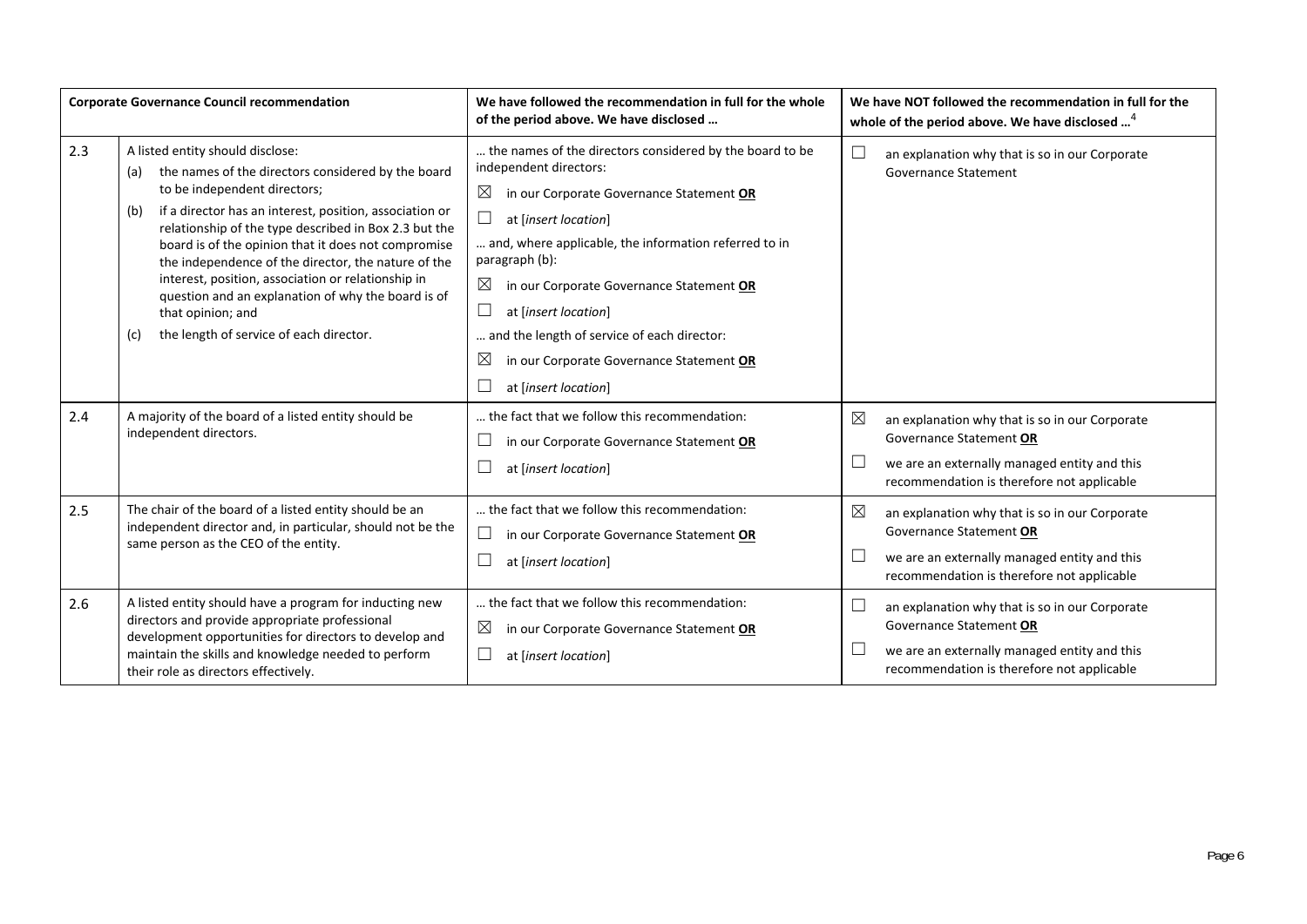| <b>Corporate Governance Council recommendation</b> |                                                                                                                                                                      | We have followed the recommendation in full for the whole<br>of the period above. We have disclosed                                                                    | We have NOT followed the recommendation in full for the<br>whole of the period above. We have disclosed <sup>4</sup> |  |
|----------------------------------------------------|----------------------------------------------------------------------------------------------------------------------------------------------------------------------|------------------------------------------------------------------------------------------------------------------------------------------------------------------------|----------------------------------------------------------------------------------------------------------------------|--|
|                                                    | <b>PRINCIPLE 3 - ACT ETHICALLY AND RESPONSIBLY</b>                                                                                                                   |                                                                                                                                                                        |                                                                                                                      |  |
| 3.1                                                | A listed entity should:<br>have a code of conduct for its directors, senior<br>(a)<br>executives and employees; and<br>disclose that code or a summary of it.<br>(b) | our code of conduct or a summary of it:<br>in our Corporate Governance Statement OR<br>$\boxtimes$<br>See www.pacificominerals.com.au/company/corporate-<br>governance | an explanation why that is so in our Corporate<br><b>Governance Statement</b>                                        |  |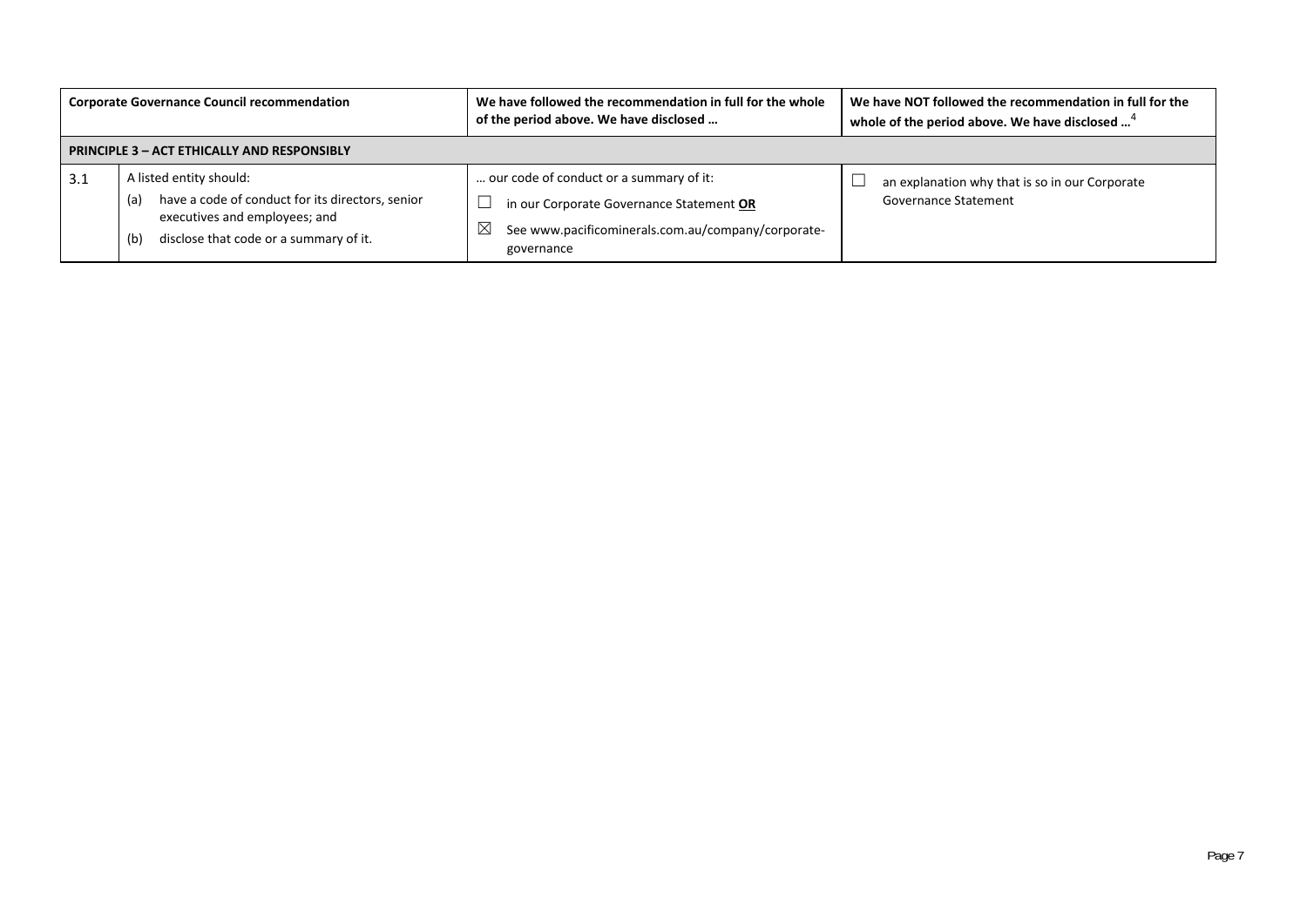| <b>Corporate Governance Council recommendation</b> |                                                                                                                                                                                                                                                                                                                                                                                                                                                                                                                                                                                                                                                                                                                                                                                                                                                                                                                                                                                        | We have followed the recommendation in full for the whole<br>of the period above. We have disclosed                                                                                                                                                                                                                                                                                                                                                                                                                                                                                                                                                                                                                                                                                                                                                                                       | We have NOT followed the recommendation in full for the<br>whole of the period above. We have disclosed <sup>4</sup> |
|----------------------------------------------------|----------------------------------------------------------------------------------------------------------------------------------------------------------------------------------------------------------------------------------------------------------------------------------------------------------------------------------------------------------------------------------------------------------------------------------------------------------------------------------------------------------------------------------------------------------------------------------------------------------------------------------------------------------------------------------------------------------------------------------------------------------------------------------------------------------------------------------------------------------------------------------------------------------------------------------------------------------------------------------------|-------------------------------------------------------------------------------------------------------------------------------------------------------------------------------------------------------------------------------------------------------------------------------------------------------------------------------------------------------------------------------------------------------------------------------------------------------------------------------------------------------------------------------------------------------------------------------------------------------------------------------------------------------------------------------------------------------------------------------------------------------------------------------------------------------------------------------------------------------------------------------------------|----------------------------------------------------------------------------------------------------------------------|
|                                                    | <b>PRINCIPLE 4 - SAFEGUARD INTEGRITY IN CORPORATE REPORTING</b>                                                                                                                                                                                                                                                                                                                                                                                                                                                                                                                                                                                                                                                                                                                                                                                                                                                                                                                        |                                                                                                                                                                                                                                                                                                                                                                                                                                                                                                                                                                                                                                                                                                                                                                                                                                                                                           |                                                                                                                      |
| 4.1                                                | The board of a listed entity should:<br>have an audit committee which:<br>(a)<br>(1) has at least three members, all of whom are<br>non-executive directors and a majority of whom<br>are independent directors; and<br>(2) is chaired by an independent director, who is<br>not the chair of the board,<br>and disclose:<br>(3) the charter of the committee;<br>(4) the relevant qualifications and experience of the<br>members of the committee; and<br>(5) in relation to each reporting period, the number<br>of times the committee met throughout the<br>period and the individual attendances of the<br>members at those meetings; or<br>if it does not have an audit committee, disclose that<br>(b)<br>fact and the processes it employs that<br>independently verify and safeguard the integrity of<br>its corporate reporting, including the processes for<br>the appointment and removal of the external<br>auditor and the rotation of the audit engagement<br>partner. | [If the entity complies with paragraph (a):]<br>the fact that we have an audit committee that complies with<br>paragraphs (1) and (2):<br>$\Box$<br>in our Corporate Governance Statement OR<br>at [insert location]<br>and a copy of the charter of the committee:<br>at [insert location]<br>and the information referred to in paragraphs (4) and (5):<br>$\Box$<br>in our Corporate Governance Statement OR<br>at [insert location]<br>[If the entity complies with paragraph (b):]<br>the fact that we do not have an audit committee and the<br>processes we employ that independently verify and safeguard<br>the integrity of our corporate reporting, including the<br>processes for the appointment and removal of the external<br>auditor and the rotation of the audit engagement partner:<br>$\boxtimes$<br>in our Corporate Governance Statement OR<br>at [insert location] | $\boxtimes$<br>an explanation why that is so in our Corporate<br><b>Governance Statement</b>                         |
| 4.2                                                | The board of a listed entity should, before it approves the<br>entity's financial statements for a financial period, receive<br>from its CEO and CFO a declaration that, in their opinion,<br>the financial records of the entity have been properly<br>maintained and that the financial statements comply with<br>the appropriate accounting standards and give a true and<br>fair view of the financial position and performance of the<br>entity and that the opinion has been formed on the basis<br>of a sound system of risk management and internal<br>control which is operating effectively.                                                                                                                                                                                                                                                                                                                                                                                 | the fact that we follow this recommendation:<br>$\boxtimes$<br>in our Corporate Governance Statement OR<br>ப<br>at [insert location]                                                                                                                                                                                                                                                                                                                                                                                                                                                                                                                                                                                                                                                                                                                                                      | ⊔<br>an explanation why that is so in our Corporate<br><b>Governance Statement</b>                                   |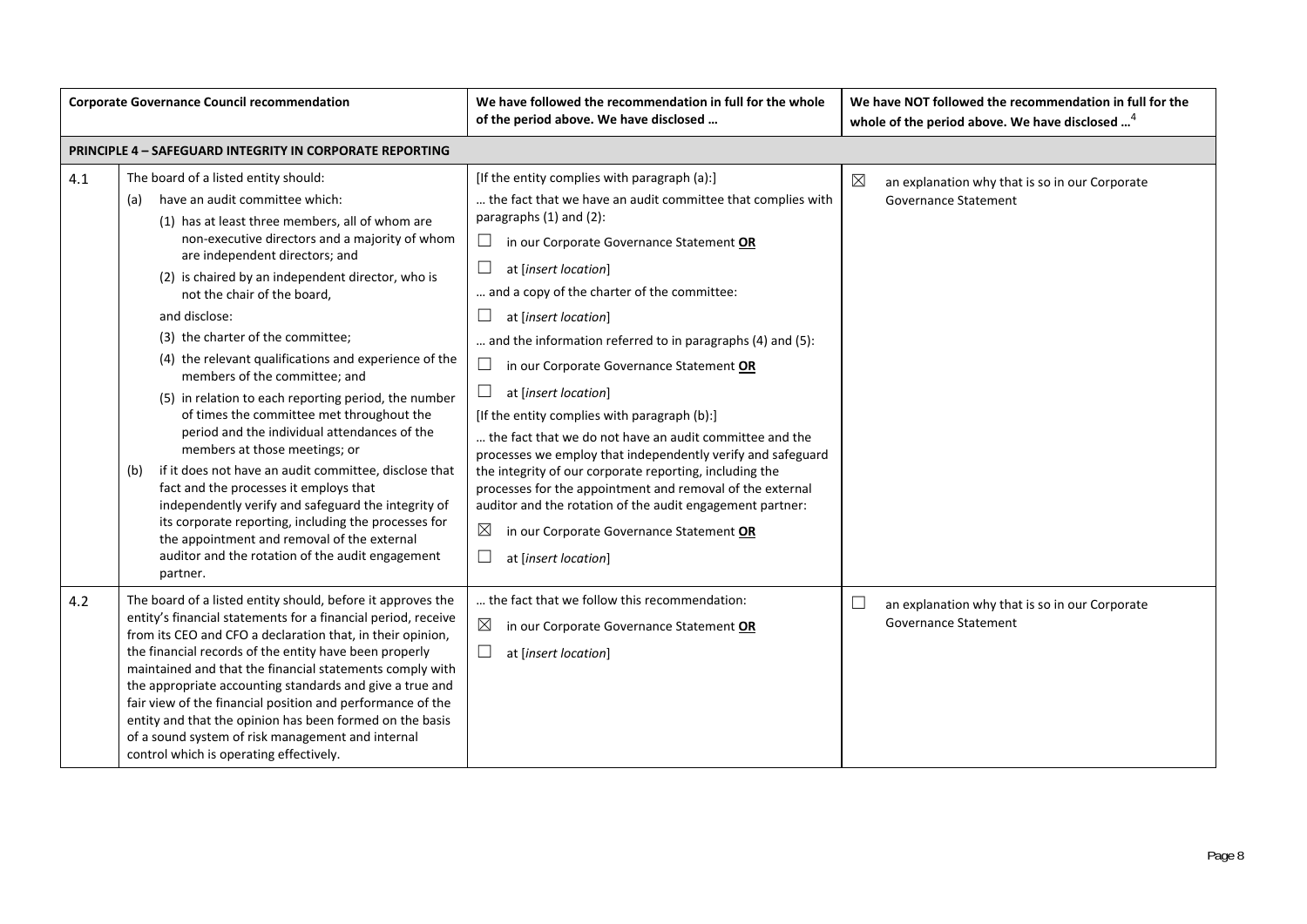| <b>Corporate Governance Council recommendation</b> |                                                                                                                                                                                    | We have followed the recommendation in full for the whole<br>of the period above. We have disclosed                             | We have NOT followed the recommendation in full for the<br>whole of the period above. We have disclosed <sup>4</sup>                                                                                                    |
|----------------------------------------------------|------------------------------------------------------------------------------------------------------------------------------------------------------------------------------------|---------------------------------------------------------------------------------------------------------------------------------|-------------------------------------------------------------------------------------------------------------------------------------------------------------------------------------------------------------------------|
| 4.3                                                | A listed entity that has an AGM should ensure that its<br>external auditor attends its AGM and is available to<br>answer questions from security holders relevant to the<br>audit. | the fact that we follow this recommendation:<br>$\boxtimes$<br>in our Corporate Governance Statement OR<br>at [insert location] | an explanation why that is so in our Corporate<br>Governance Statement OR<br>we are an externally managed entity that does not hold<br>an annual general meeting and this recommendation is<br>therefore not applicable |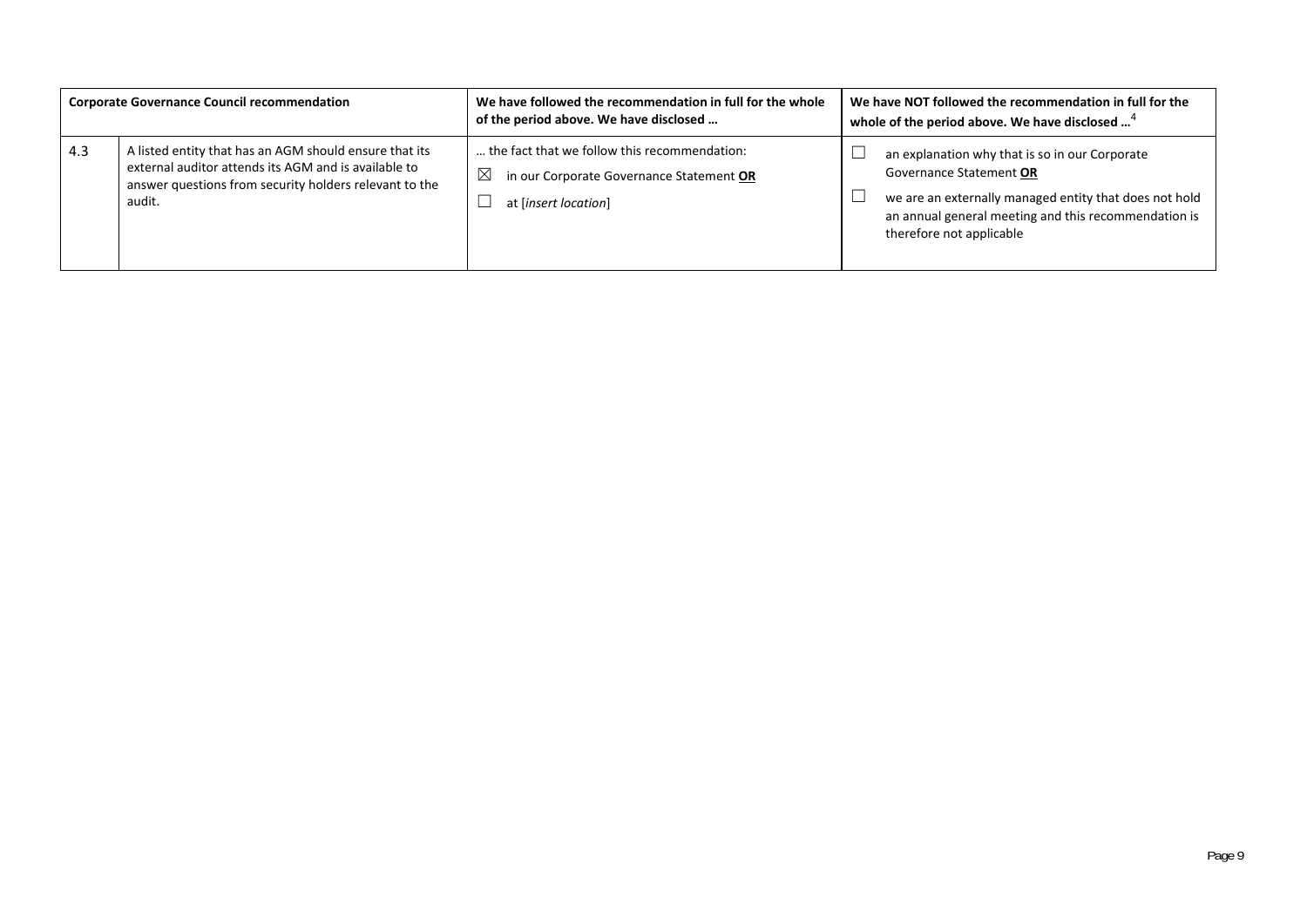| <b>Corporate Governance Council recommendation</b> |                                                                                                                                                                                                     | We have followed the recommendation in full for the whole<br>of the period above. We have disclosed                                                                                                       | We have NOT followed the recommendation in full for the<br>whole of the period above. We have disclosed |  |
|----------------------------------------------------|-----------------------------------------------------------------------------------------------------------------------------------------------------------------------------------------------------|-----------------------------------------------------------------------------------------------------------------------------------------------------------------------------------------------------------|---------------------------------------------------------------------------------------------------------|--|
|                                                    | <b>PRINCIPLE 5 - MAKE TIMELY AND BALANCED DISCLOSURE</b>                                                                                                                                            |                                                                                                                                                                                                           |                                                                                                         |  |
| -5.1                                               | A listed entity should:<br>have a written policy for complying with its<br>(a)<br>continuous disclosure obligations under the Listing<br>Rules; and<br>(b) disclose that policy or a summary of it. | our continuous disclosure compliance policy or a summary of $\vert \Box$<br>$\boxtimes$<br>in our Corporate Governance Statement OR<br>$\boxtimes$ See www.pacificominerals.com.au/company/corporate-gove | an explanation why that is so in our Corporate<br><b>Governance Statement</b>                           |  |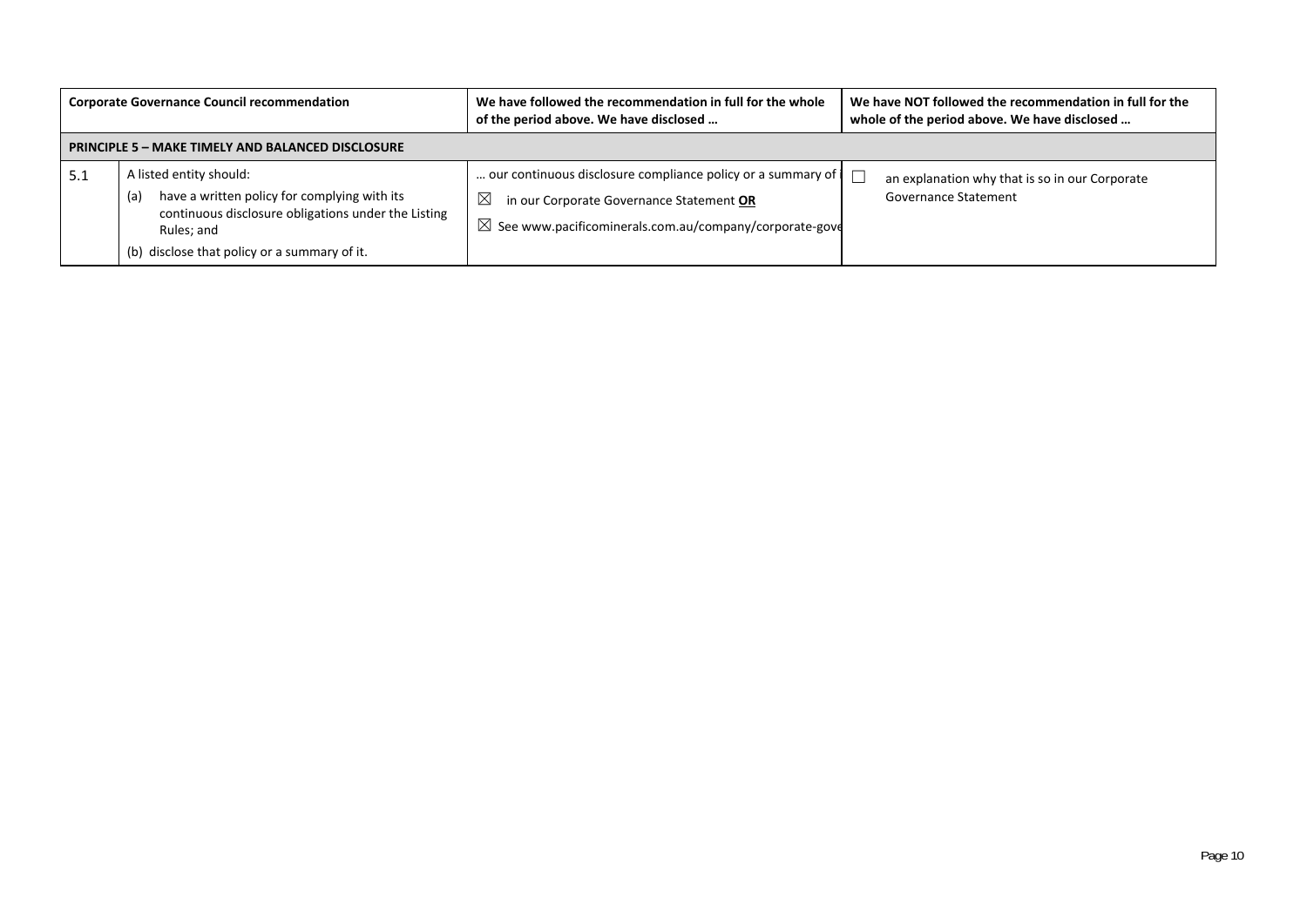| <b>Corporate Governance Council recommendation</b> |                                                                                                                                                                                | We have followed the recommendation in full for the whole of<br>period above. We have disclosed                                                                                        | We have NOT followed the recommendation in full for the<br>whole of the period above. We have disclosed                                                                                                                             |
|----------------------------------------------------|--------------------------------------------------------------------------------------------------------------------------------------------------------------------------------|----------------------------------------------------------------------------------------------------------------------------------------------------------------------------------------|-------------------------------------------------------------------------------------------------------------------------------------------------------------------------------------------------------------------------------------|
|                                                    | <b>PRINCIPLE 6 - RESPECT THE RIGHTS OF SECURITY HOLDERS</b>                                                                                                                    |                                                                                                                                                                                        |                                                                                                                                                                                                                                     |
| 6.1                                                | A listed entity should provide information about itself and<br>its governance to investors via its website.                                                                    | information about us and our governance on our website:<br>$\boxtimes$<br>see www.pacificominerals.com.au/company/corporate-<br>governance                                             | an explanation why that is so in our Corporate<br>Governance Statement                                                                                                                                                              |
| 6.2                                                | A listed entity should design and implement an investor<br>relations program to facilitate effective two-way<br>communication with investors.                                  | the fact that we follow this recommendation:<br>$\boxtimes$<br>in our Corporate Governance Statement OR<br>at [insert location]                                                        | an explanation why that is so in our Corporate<br>Governance Statement                                                                                                                                                              |
| 6.3                                                | A listed entity should disclose the policies and processes it<br>has in place to facilitate and encourage participation at<br>meetings of security holders.                    | our policies and processes for facilitating and encouraging<br>participation at meetings of security holders:<br>⊠<br>in our Corporate Governance Statement OR<br>at [insert location] | an explanation why that is so in our Corporate<br>Governance Statement OR<br>we are an externally managed entity that does not hold<br>periodic meetings of security holders and this<br>recommendation is therefore not applicable |
| 6.4                                                | A listed entity should give security holders the option to<br>receive communications from, and send communications<br>to, the entity and its security registry electronically. | the fact that we follow this recommendation:<br>$\boxtimes$<br>in our Corporate Governance Statement OR<br>at [insert location]                                                        | an explanation why that is so in our Corporate<br><b>Governance Statement</b>                                                                                                                                                       |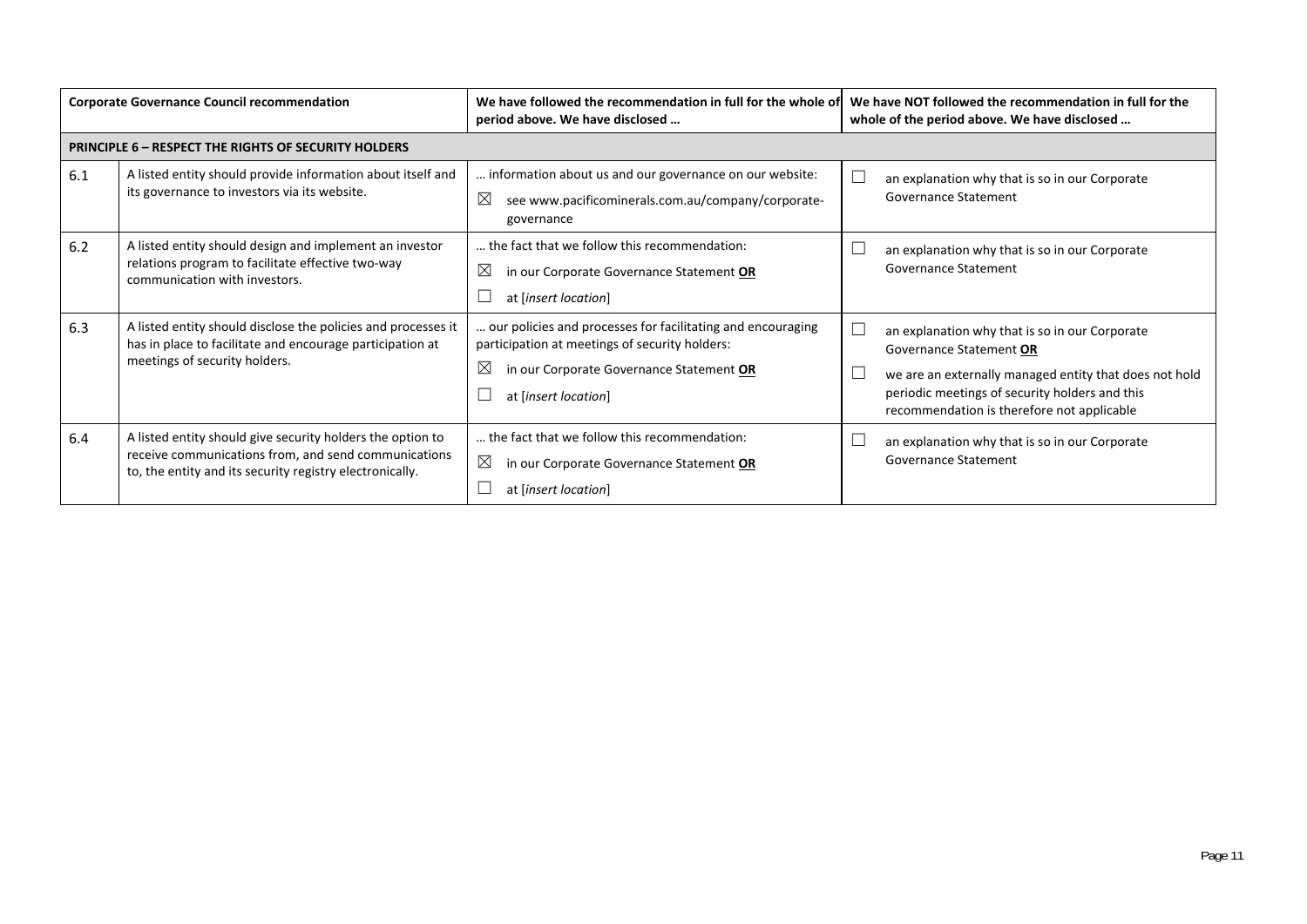| <b>PRINCIPLE 7 - RECOGNISE AND MANAGE RISK</b> |                                                                                                                                                                                                   |                                                                                                                                                              |                                                               |
|------------------------------------------------|---------------------------------------------------------------------------------------------------------------------------------------------------------------------------------------------------|--------------------------------------------------------------------------------------------------------------------------------------------------------------|---------------------------------------------------------------|
| 7.1                                            | The board of a listed entity should:                                                                                                                                                              | [If the entity complies with paragraph (a):]                                                                                                                 | $\boxtimes$<br>an explanation why that is so in our Corporate |
|                                                | have a committee or committees to oversee risk,<br>(a)<br>each of which:                                                                                                                          | the fact that we have a committee or committees to<br>oversee risk that comply with paragraphs (1) and (2):                                                  | <b>Governance Statement</b>                                   |
|                                                | (1) has at least three members, a majority of whom<br>are independent directors; and                                                                                                              | ப<br>in our Corporate Governance Statement OR<br>at [insert location]                                                                                        |                                                               |
|                                                | (2) is chaired by an independent director,<br>and disclose:                                                                                                                                       | and a copy of the charter of the committee:                                                                                                                  |                                                               |
|                                                | (3) the charter of the committee;                                                                                                                                                                 | at [insert location]                                                                                                                                         |                                                               |
|                                                | (4) the members of the committee; and                                                                                                                                                             | and the information referred to in paragraphs (4) and (5):                                                                                                   |                                                               |
|                                                | (5) as at the end of each reporting period, the                                                                                                                                                   | in our Corporate Governance Statement OR                                                                                                                     |                                                               |
|                                                | number of times the committee met throughout<br>the period and the individual attendances of the                                                                                                  | $\Box$<br>at [insert location]                                                                                                                               |                                                               |
|                                                | members at those meetings; or                                                                                                                                                                     | [If the entity complies with paragraph (b):]                                                                                                                 |                                                               |
|                                                | if it does not have a risk committee or committees<br>(b)<br>that satisfy (a) above, disclose that fact and the<br>processes it employs for overseeing the entity's risk<br>management framework. | the fact that we do not have a risk committee or<br>committees that satisfy (a) and the processes we employ for<br>overseeing our risk management framework: |                                                               |
|                                                |                                                                                                                                                                                                   | $\boxtimes$<br>in our Corporate Governance Statement OR                                                                                                      |                                                               |
|                                                |                                                                                                                                                                                                   | at [insert location]                                                                                                                                         |                                                               |
| 7.2                                            | The board or a committee of the board should:                                                                                                                                                     | the fact that board or a committee of the board reviews the                                                                                                  | $\boxtimes$<br>an explanation why that is so in our Corporate |
|                                                | review the entity's risk management framework at<br>(a)<br>least annually to satisfy itself that it continues to be                                                                               | entity's risk management framework at least annually to<br>satisfy itself that it continues to be sound:                                                     | Governance Statement                                          |
|                                                | sound; and                                                                                                                                                                                        | ⊔<br>in our Corporate Governance Statement OR                                                                                                                |                                                               |
|                                                | disclose, in relation to each reporting period,<br>(b)<br>whether such a review has taken place.                                                                                                  | at [insert location]                                                                                                                                         |                                                               |
|                                                |                                                                                                                                                                                                   | and that such a review has taken place in the reporting<br>period covered by this Appendix 4G:                                                               |                                                               |
|                                                |                                                                                                                                                                                                   | in our Corporate Governance Statement OR                                                                                                                     |                                                               |
|                                                |                                                                                                                                                                                                   | at [insert location]                                                                                                                                         |                                                               |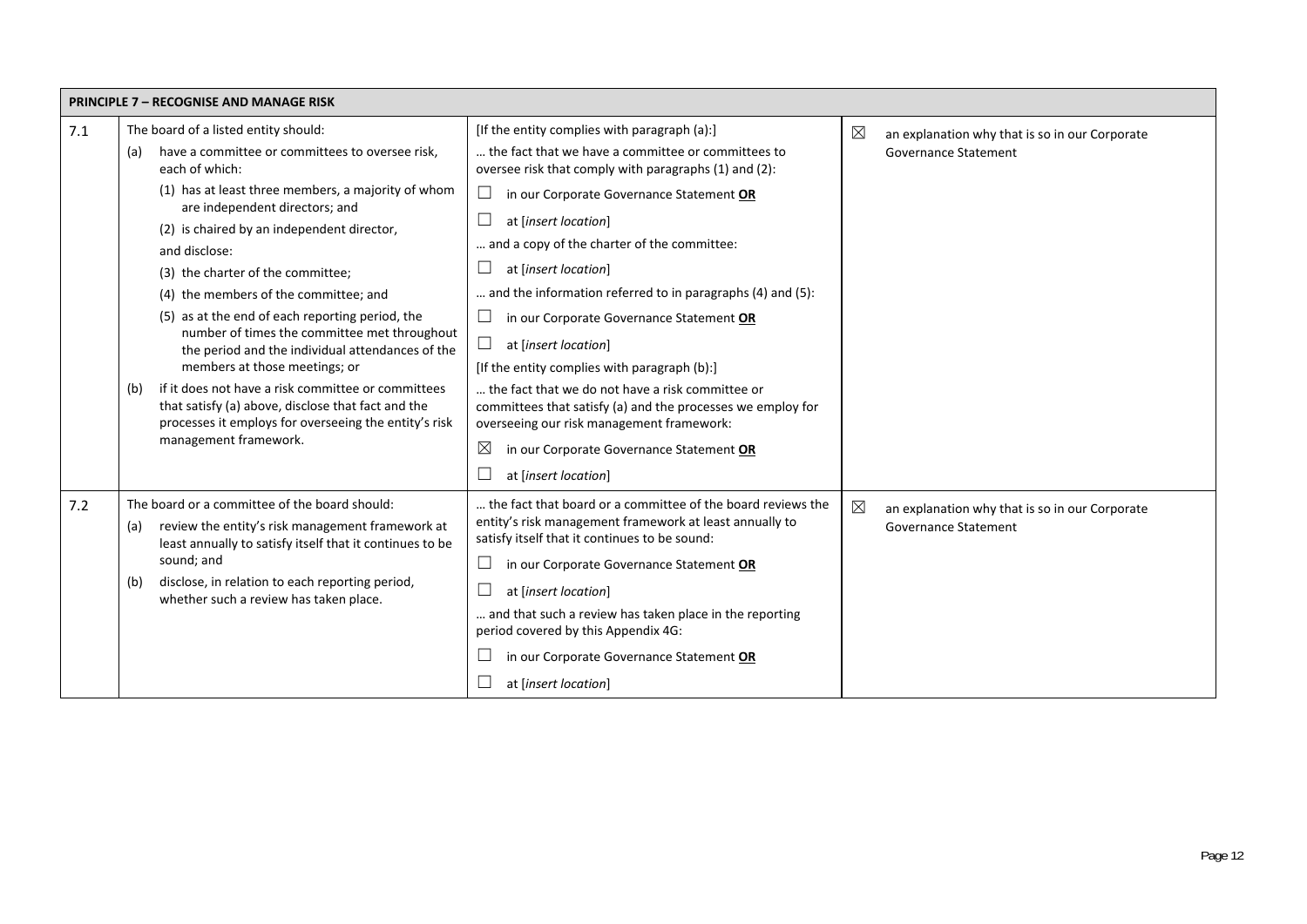| 7.3 | A listed entity should disclose:                                                                                                                                                                           | [If the entity complies with paragraph (a):]                                                                                                                                                                          | ⊠<br>an explanation why that is so in our Corporate                    |
|-----|------------------------------------------------------------------------------------------------------------------------------------------------------------------------------------------------------------|-----------------------------------------------------------------------------------------------------------------------------------------------------------------------------------------------------------------------|------------------------------------------------------------------------|
|     | if it has an internal audit function, how the function<br>(a)<br>is structured and what role it performs; or                                                                                               | how our internal audit function is structured and what role<br>it performs:                                                                                                                                           | Governance Statement                                                   |
|     | if it does not have an internal audit function, that<br>(b)<br>fact and the processes it employs for evaluating and                                                                                        | in our Corporate Governance Statement OR                                                                                                                                                                              |                                                                        |
|     | continually improving the effectiveness of its risk                                                                                                                                                        | at [insert location]                                                                                                                                                                                                  |                                                                        |
|     | management and internal control processes.                                                                                                                                                                 | [If the entity complies with paragraph (b):]                                                                                                                                                                          |                                                                        |
|     |                                                                                                                                                                                                            | the fact that we do not have an internal audit function and<br>the processes we employ for evaluating and continually<br>improving the effectiveness of our risk management and<br>internal control processes:        |                                                                        |
|     |                                                                                                                                                                                                            | ⊠<br>in our Corporate Governance Statement OR                                                                                                                                                                         |                                                                        |
|     |                                                                                                                                                                                                            | at [insert location]                                                                                                                                                                                                  |                                                                        |
| 7.4 | A listed entity should disclose whether it has any material<br>exposure to economic, environmental and social<br>sustainability risks and, if it does, how it manages or<br>intends to manage those risks. | whether we have any material exposure to economic,<br>environmental and social sustainability risks and, if we do,<br>how we manage or intend to manage those risks:<br>⊠<br>in our Corporate Governance Statement OR | an explanation why that is so in our Corporate<br>Governance Statement |
|     |                                                                                                                                                                                                            | at [insert location]                                                                                                                                                                                                  |                                                                        |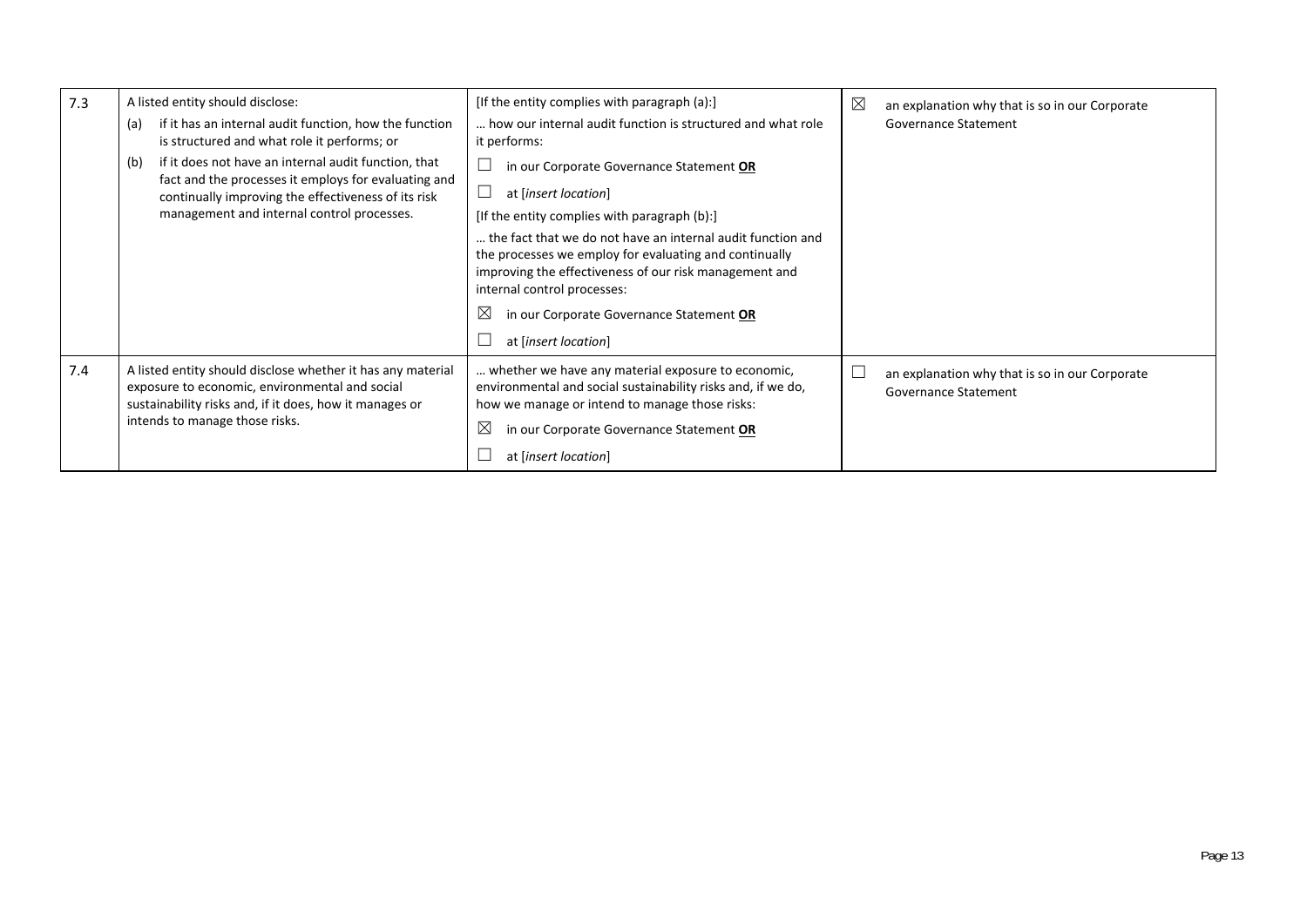|     | <b>PRINCIPLE 8 - REMUNERATE FAIRLY AND RESPONSIBLY</b>                                                                                                                                                                                                                                                                                                                                                                                                                                                                                                                                                                                                                                                                                                                                               |                                                                                                                                                                                                                                                                                                                                                                                                                                                                                                                                                                                                                                                                                                                                                                                                                                    |             |                                                                                                                                                                                                                                                                                         |
|-----|------------------------------------------------------------------------------------------------------------------------------------------------------------------------------------------------------------------------------------------------------------------------------------------------------------------------------------------------------------------------------------------------------------------------------------------------------------------------------------------------------------------------------------------------------------------------------------------------------------------------------------------------------------------------------------------------------------------------------------------------------------------------------------------------------|------------------------------------------------------------------------------------------------------------------------------------------------------------------------------------------------------------------------------------------------------------------------------------------------------------------------------------------------------------------------------------------------------------------------------------------------------------------------------------------------------------------------------------------------------------------------------------------------------------------------------------------------------------------------------------------------------------------------------------------------------------------------------------------------------------------------------------|-------------|-----------------------------------------------------------------------------------------------------------------------------------------------------------------------------------------------------------------------------------------------------------------------------------------|
| 8.1 | The board of a listed entity should:<br>have a remuneration committee which:<br>(a)<br>(1) has at least three members, a majority of whom<br>are independent directors; and<br>(2) is chaired by an independent director,<br>and disclose:<br>(3) the charter of the committee;<br>(4) the members of the committee; and<br>(5) as at the end of each reporting period, the<br>number of times the committee met throughout<br>the period and the individual attendances of the<br>members at those meetings; or<br>if it does not have a remuneration committee,<br>(b)<br>disclose that fact and the processes it employs for<br>setting the level and composition of remuneration<br>for directors and senior executives and ensuring that<br>such remuneration is appropriate and not excessive. | [If the entity complies with paragraph (a):]<br>the fact that we have a remuneration committee that<br>complies with paragraphs (1) and (2):<br>in our Corporate Governance Statement OR<br>at [insert location]<br>and a copy of the charter of the committee:<br>at [insert location]<br>and the information referred to in paragraphs (4) and (5):<br>in our Corporate Governance Statement OR<br>at [insert location]<br>ப<br>[If the entity complies with paragraph (b):]<br>the fact that we do not have a remuneration committee and<br>the processes we employ for setting the level and composition<br>of remuneration for directors and senior executives and<br>ensuring that such remuneration is appropriate and not<br>excessive:<br>$\boxtimes$<br>in our Corporate Governance Statement OR<br>at [insert location] | $\boxtimes$ | an explanation why that is so in our Corporate<br>Governance Statement OR<br>we are an externally managed entity and this recommend.<br>therefore not applicable                                                                                                                        |
| 8.2 | A listed entity should separately disclose its policies and<br>practices regarding the remuneration of non-executive<br>directors and the remuneration of executive directors and<br>other senior executives.                                                                                                                                                                                                                                                                                                                                                                                                                                                                                                                                                                                        | separately our remuneration policies and practices<br>regarding the remuneration of non-executive directors and<br>the remuneration of executive directors and other senior<br>executives:<br>⊠<br>in our Corporate Governance Statement OR<br>at [insert location]                                                                                                                                                                                                                                                                                                                                                                                                                                                                                                                                                                | $\Box$      | an explanation why that is so in our Corporate<br>Governance Statement OR<br>we are an externally managed entity and this<br>recommendation is therefore not applicable                                                                                                                 |
| 8.3 | A listed entity which has an equity-based remuneration<br>scheme should:<br>have a policy on whether participants are permitted<br>(a)<br>to enter into transactions (whether through the use<br>of derivatives or otherwise) which limit the<br>economic risk of participating in the scheme; and<br>disclose that policy or a summary of it.<br>(b)                                                                                                                                                                                                                                                                                                                                                                                                                                                | our policy on this issue or a summary of it:<br>in our Corporate Governance Statement OR<br>ப<br>at [insert location]<br>ப                                                                                                                                                                                                                                                                                                                                                                                                                                                                                                                                                                                                                                                                                                         | ⊠           | an explanation why that is so in our Corporate<br>Governance Statement OR<br>we do not have an equity-based remuneration scheme<br>and this recommendation is therefore not applicable OR<br>we are an externally managed entity and this<br>recommendation is therefore not applicable |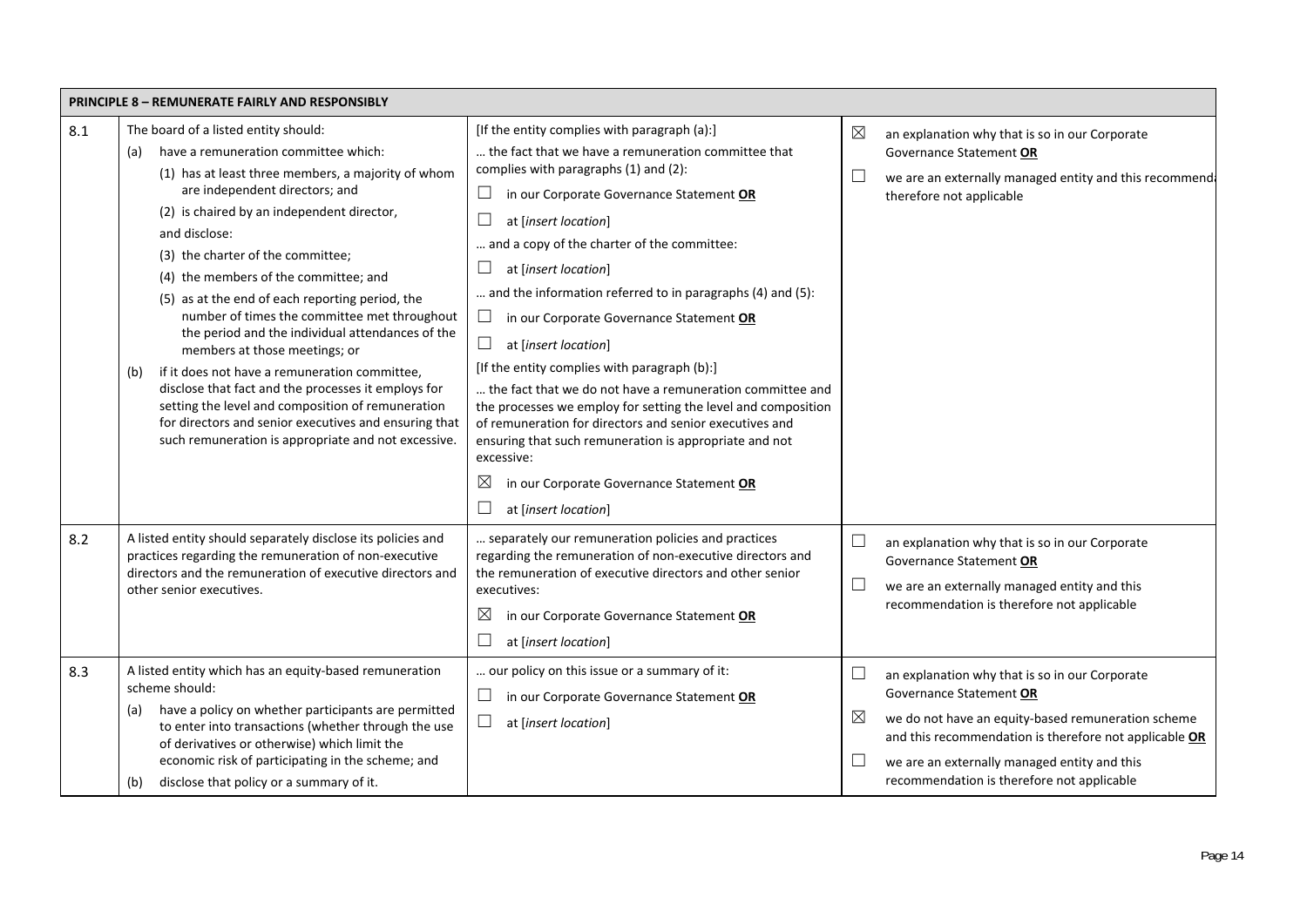## **ANNEXURE 1 – CORPORATE GOVERNANCE STATEMENT PACIFICO MINERALS LTD ACN 107 159 713 FOR THE FINANCIAL YEAR ENDED 30 JUNE 2018**

This Corporate Governance Statement is current as at 27 September 2018 and has been approved by the Board of the Company on that date. This Corporate Governance Statement discloses the extent to which the Company has, during the financial year ended 30 June 2018, followed the recommendations set by the ASX Corporate Governance Council in its publication Corporate Governance Principles and Recommendations (Recommendations). The Recommendations are not mandatory, however the Recommendations that have not been followed for any part of the reporting period have been identified and reasons provided for not following them along with what (if any) alternative governance practices were adopted in lieu of the recommendation during that period. The Corporate Governance Statement is supported by a number of policies, procedures, code of conduct and formal charters, all of which are located in the Corporate Governance section of the Company's website: www.pacificominerals.com.au.

#### **THE BOARD OF DIRECTORS**

The constitution of Pacifico Minerals Limited (the "Company") provides that the number of directors shall not be less than three and not more than nine. There is no requirement for any shareholding qualification. As and if the Company's activities increase in size, nature and scope, the size of the Board of Directors of the Company ("Board" or "Directors") will be reviewed periodically, and as circumstances demand. The optimum number of directors required to supervise the Company's constitution adequately will be determined within the limitations imposed by the constitution.

The membership of the Board, its activities and composition, is subject to periodic review. The criteria for determining the identification and appointment of a suitable candidate for the Board shall include quality of the individual, background of experience and achievement, compatibility with other Board members, credibility within the Company's scope of activities, intellectual ability to contribute to the Board's duties and physical ability to undertake the Board's duties and responsibilities.

Directors are initially appointed by the full Board, subject to election by shareholders at the next general meeting. Under the Company's constitution the tenure of a director (other than managing director, and only one managing director where the position is jointly held) is subject to reappointment by shareholders not later than the third anniversary following his or her last appointment. Subject to the requirements of the Corporations Act 2001, the Board does not subscribe to the principle of retirement age and there is no maximum period of service as a director. A managing director may be appointed for any period and on any terms the directors think fit and, subject to the terms of any agreement entered into, the directors may revoke any appointment.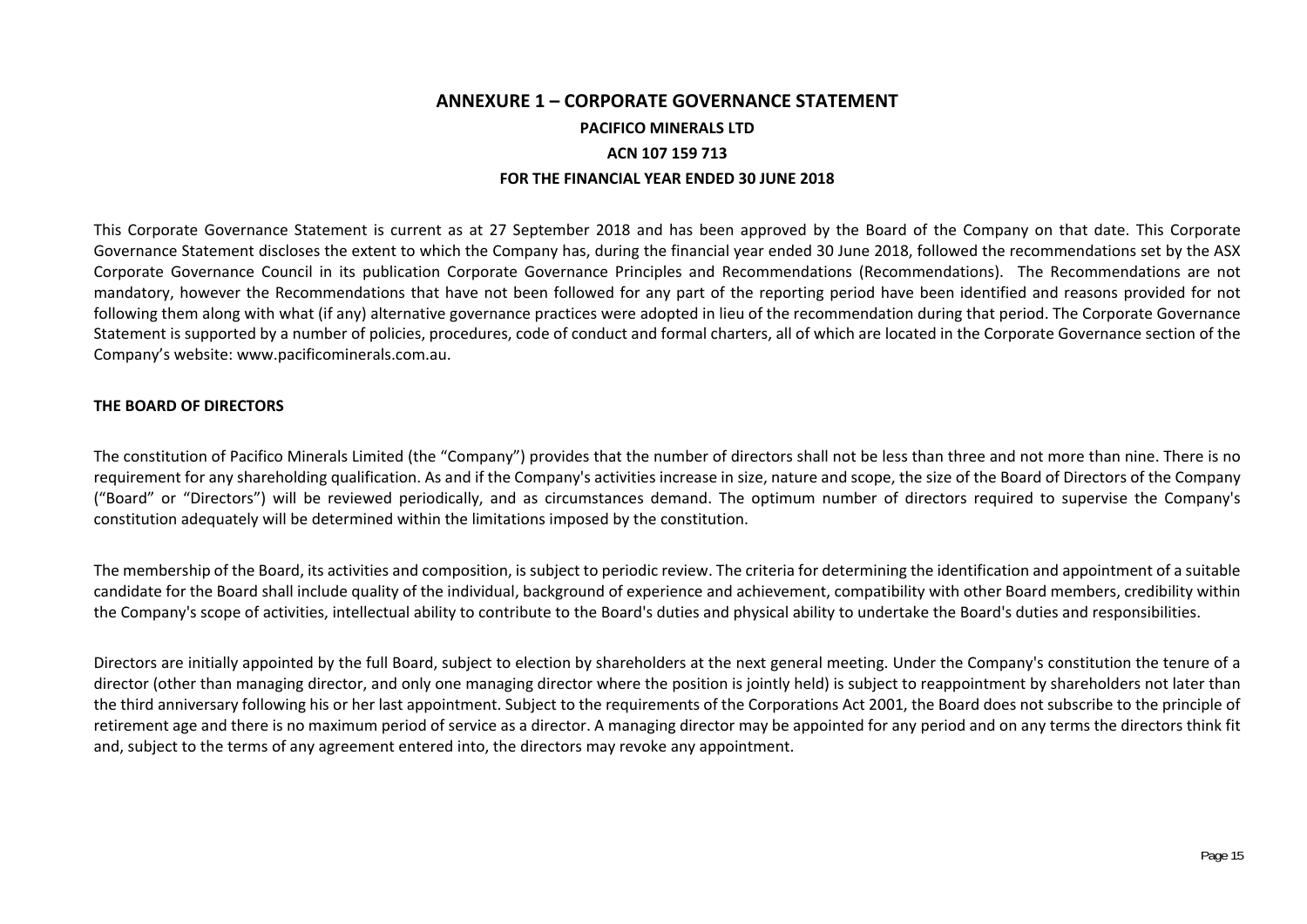The Board considers that the Company is not currently of a size, nor are its affairs of such complexity to justify the formation of separate or special committees at this time. The Board as a whole is able to address the governance aspects of the full scope of the Company's activities and to ensure that it adheres to appropriate ethical standards.

The Board comprises individuals with the following skills that are deemed to be relevant to the organisation's activities (ranked 1 to 5 with 5 being the highest ranking):

| <b>Skill</b>                          | <b>Requirements Overview</b>                                                                                                                                                                                     | <b>Director</b> | <b>Director</b><br>$\overline{2}$ | <b>Director</b> | <b>Director</b><br>4 |
|---------------------------------------|------------------------------------------------------------------------------------------------------------------------------------------------------------------------------------------------------------------|-----------------|-----------------------------------|-----------------|----------------------|
| Mining                                | Experience with mining operations, management of<br>mining equipment and human capital, including<br>health and safety. Ability to analyse mining<br>operations and make decisions to maximise<br>profitability. | 3               | 4                                 | 3               | 3                    |
| Mineral<br>Exploration                | Ability to plan, execute and analyse mineral<br>exploration programs and results. Ability to progress<br>exploration projects through to development and<br>operation.                                           | 3               | 5                                 | 4               | 3                    |
| Risk &<br>Compliance                  | Identify key risks to the organisation related to each<br>key area of operations. Ability to monitor risk and<br>compliance and knowledge of legal and regulatory<br>requirements.                               | 3               | 5                                 | 4               |                      |
| Financial &<br>Audit                  | Experience in accounting and finance to analyse<br>financial statements, assess financial viability,<br>contribute to financial planning, oversee budgets,<br>and oversee funding arrangements.                  | 3               | 4                                 | 3               |                      |
| Strategy                              | Ability to identify and critically assess strategic<br>opportunities and threats to the organisation.<br>Develop strategies in context to our policies and<br>business cycles.                                   | 3               | 5                                 | 4               |                      |
| Governance<br>& Policy<br>Development | Ability to identify key issues for the organisation and<br>develop appropriate policy parameters within which<br>the organisation should operate.                                                                | 3               | 3                                 | 3               |                      |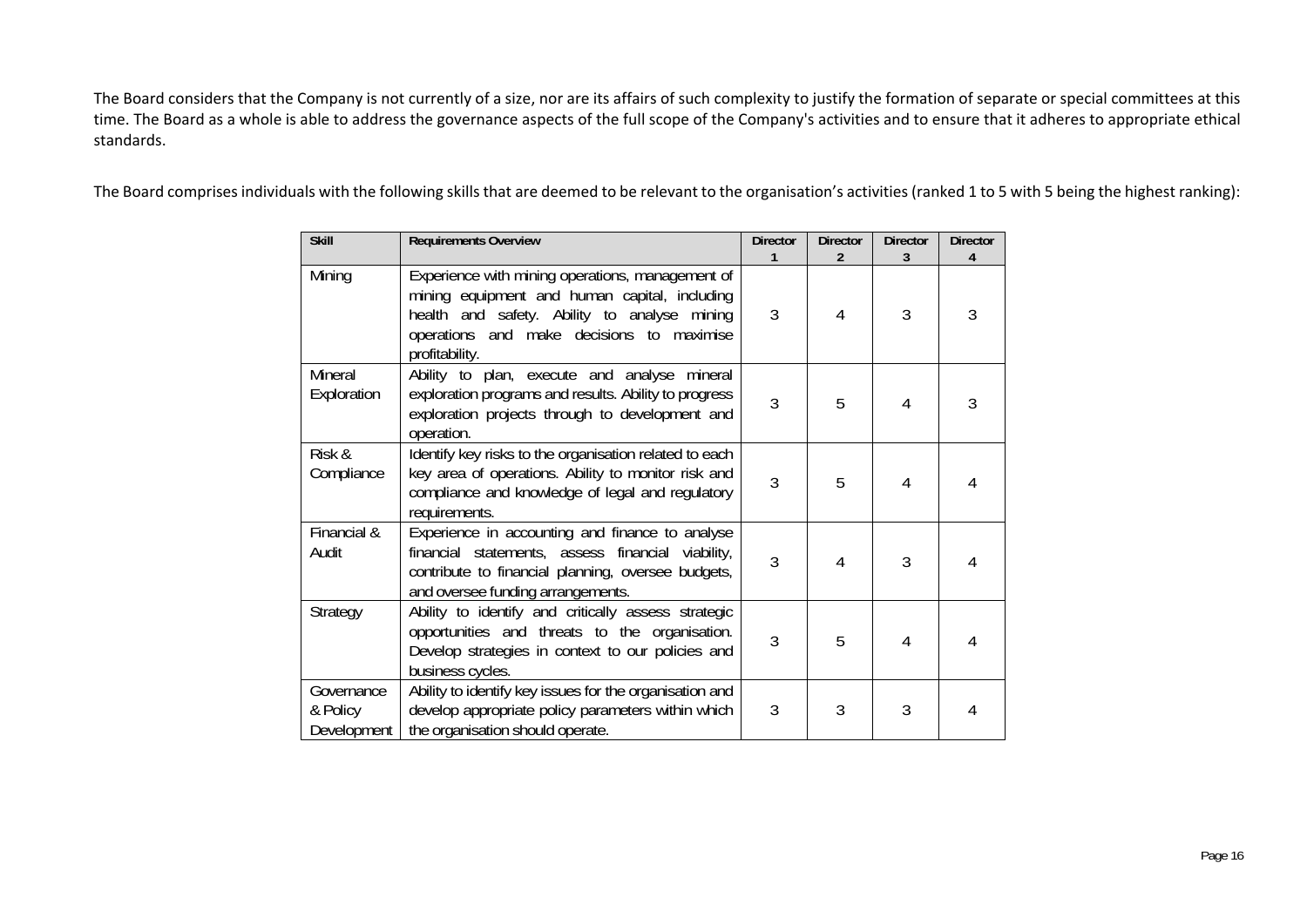#### **ROLE OF THE BOARD**

The Board's primary role is the protection and enhancement of long term shareholder value. To fulfil this role, the Board is responsible for oversight of management and the overall corporate governance of the Company, including its strategic direction, establishing goals for management and monitoring the achievement of these goals.

#### **APPOINTMENTS TO OTHER BOARDS**

Directors are required to take into consideration any potential conflicts of interest when accepting appointments to other Boards.

#### **INDEPENDENT PROFESSIONAL ADVICE**

The Board has determined that individual directors have the right in connection with their duties and responsibilities as directors, to seek independent professional advice at the Group's expense. With the exception of expenses for legal advice in relation to director's rights and duties, the engagement of an outside adviser is subject to prior approval of the Chairman and this will not be withheld unreasonably.

#### **CONTINUOUS REVIEW OF CORPORATE GOVERNANCE**

Directors consider, on an ongoing basis, how management information is presented to them and whether such information is sufficient to enable them to discharge their duties as directors of the Company. Such information must be sufficient to enable the directors to determine appropriate operating and financial strategies from time to time in light of changing circumstances and economic conditions. The directors recognise that mineral exploration is an inherently risky business and that operational strategies adopted should, notwithstanding, be directed towards improving or maintaining the net worth of the Group.

#### **DISCLOSURE ON WEBSITE**

The Company's Corporate Governance Policies can be viewed on its website: www.pacificominerals.com.au.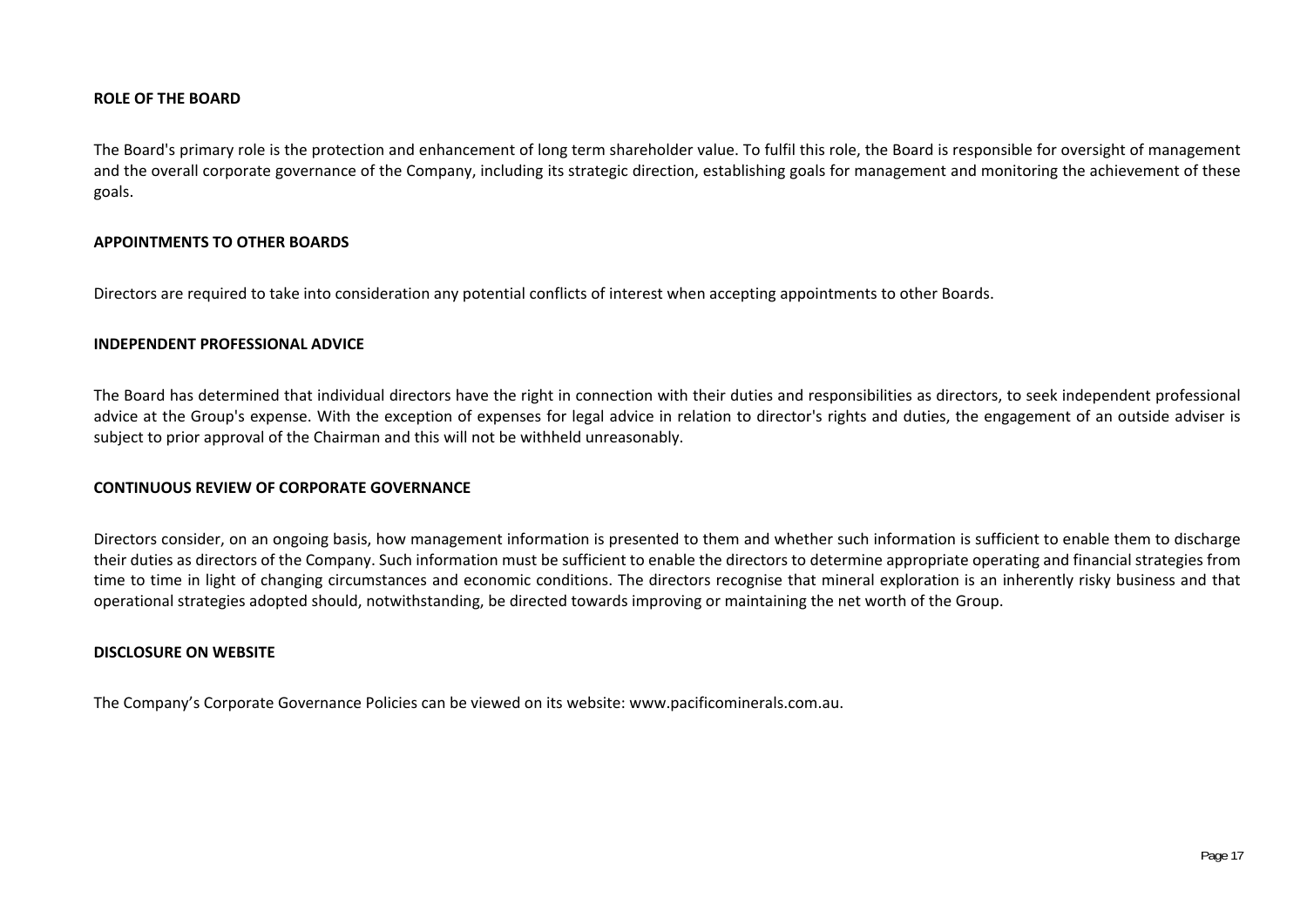#### **ASX PRINCIPLES OF GOOD CORPORATE GOVERNANCE**

The Board periodically reviews its current practices in light of the ASX Principles of Good Corporate Governance and Best Practice Guidelines with a view to making amendments where applicable after considering the Group's size and the resources it has available. As the Group's activities develop in size, nature and scope, the size of the Board and the implementation of any additional formal corporate governance committees will be given further consideration.

During the year ended 30 June 2018, the Company continued its governance arrangements in accordance with the ASX Corporate Governance Council released the 3rd Edition Principles and Recommendations, effective from 1 July 2014.

The following table sets out the Company's position with regards to its compliance with ASX Corporate Governance Council's Corporate Governance Principles and Recommendations (3rd Edition):

A = Adopted N/A = Not adopted/Not achieved in 2018 Financial Year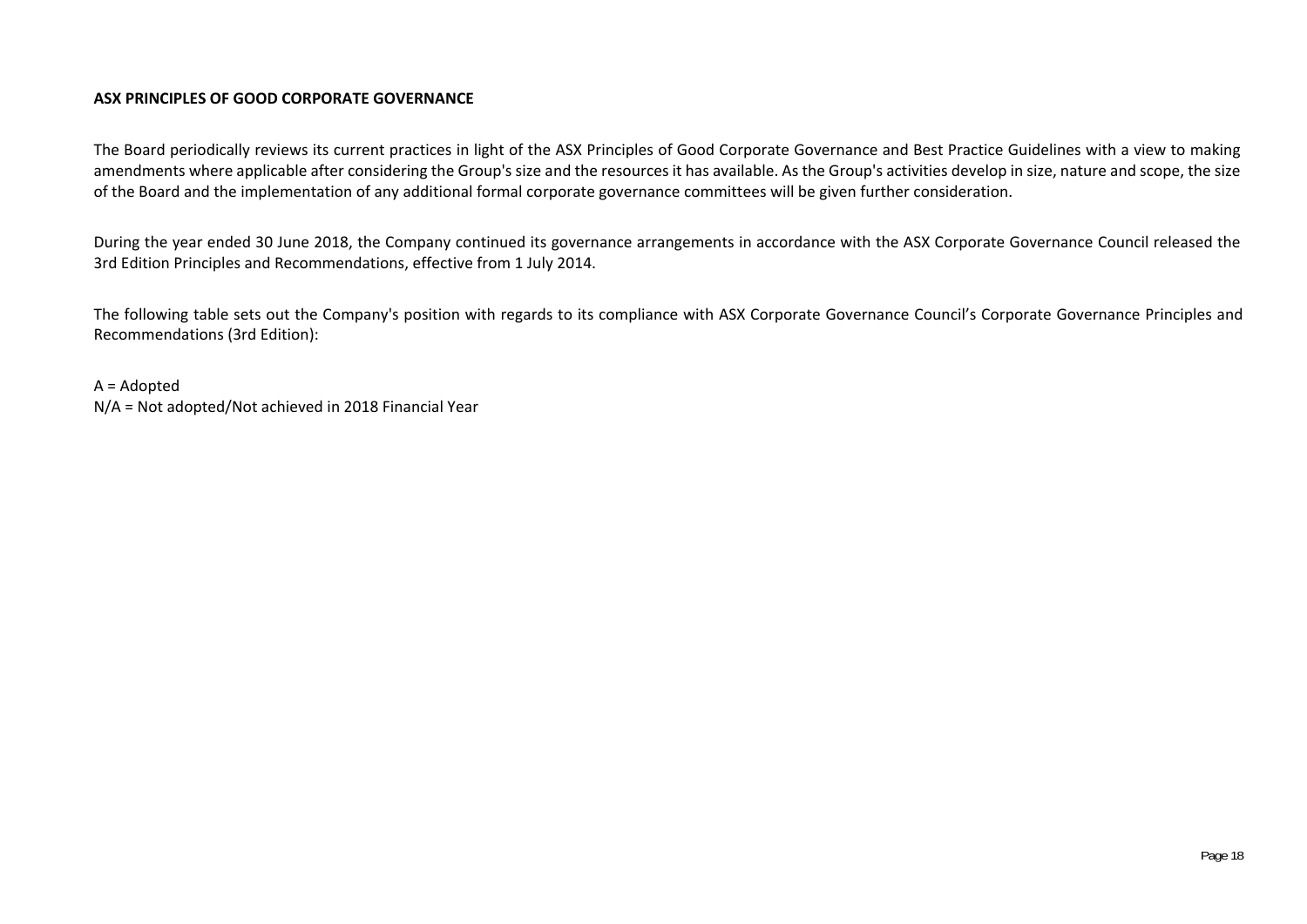|     | <b>ASX Principle</b>                                                                                                                                                                                                                                                                                                                                                    |   | Status Reference/comment                                                                                                                                                                                                                                                                                                                                                                                                                                                                                                                                                                                                                                                                                                                                                                          |
|-----|-------------------------------------------------------------------------------------------------------------------------------------------------------------------------------------------------------------------------------------------------------------------------------------------------------------------------------------------------------------------------|---|---------------------------------------------------------------------------------------------------------------------------------------------------------------------------------------------------------------------------------------------------------------------------------------------------------------------------------------------------------------------------------------------------------------------------------------------------------------------------------------------------------------------------------------------------------------------------------------------------------------------------------------------------------------------------------------------------------------------------------------------------------------------------------------------------|
|     | Principle 1: Lay solid foundations for management and oversight                                                                                                                                                                                                                                                                                                         |   |                                                                                                                                                                                                                                                                                                                                                                                                                                                                                                                                                                                                                                                                                                                                                                                                   |
| 1.1 | A listed entity should disclose:<br>a) the<br>respective<br>roles<br>and<br>responsibilities of its board and<br>management; and<br>b) Those matters expressly reserved<br>to the board and those delegated to<br>management.                                                                                                                                           | A | The Company has adopted this recommendation to disclose the functions reserved to the Board and those delegated to<br>management. These functions can be viewed at the Company's website: www.pacificominerals.com.au.<br>The Company's Board comprises four directors, being a non-executive Chairman, Managing Director and two non-executive<br>Directors. Therefore, the roles and functions of these directors within the Company are flexible to allow it to best function within its<br>level of available resources.<br>The full Board aims to meet at least every second month or at such times as agreed. In addition, strategy meetings and any<br>extraordinary meetings are held at such other times as may be necessary to address any specific significant matters that may arise. |
|     |                                                                                                                                                                                                                                                                                                                                                                         |   |                                                                                                                                                                                                                                                                                                                                                                                                                                                                                                                                                                                                                                                                                                                                                                                                   |
| 1.2 | A listed entity should:<br>a) undertake appropriate<br>checks<br>before appointing a person, or<br>putting forward to security holders a<br>candidate for election, as a director;<br>and<br>b) provide security holders with all<br>in<br>information<br>material<br>its<br>possession relevant to a decision<br>on whether or not to elect or re-elect<br>a director. | A | The Group ensures it thoroughly analyses and reviews the qualifications and experience of any potential candidates. Background<br>checks are performed, including speaking with personal and professional references of potential candidates, before they are put<br>forward for election.<br>The Company provides full biographical details of proposed candidates in any notice of meetings in which a new director is proposed<br>to be appointed or ratified, as well as information relating to other directorships and interest which may reasonably be perceived to<br>influence their capacity to bring independent judgement to the Board.                                                                                                                                               |
| 1.3 | A listed entity should have a written<br>agreement with each director and senior<br>executive setting out the terms of their<br>appointment.                                                                                                                                                                                                                            | A | Each director and senior executive has a written contract that sets out the terms of their appointment, including their responsibilities<br>and remuneration.                                                                                                                                                                                                                                                                                                                                                                                                                                                                                                                                                                                                                                     |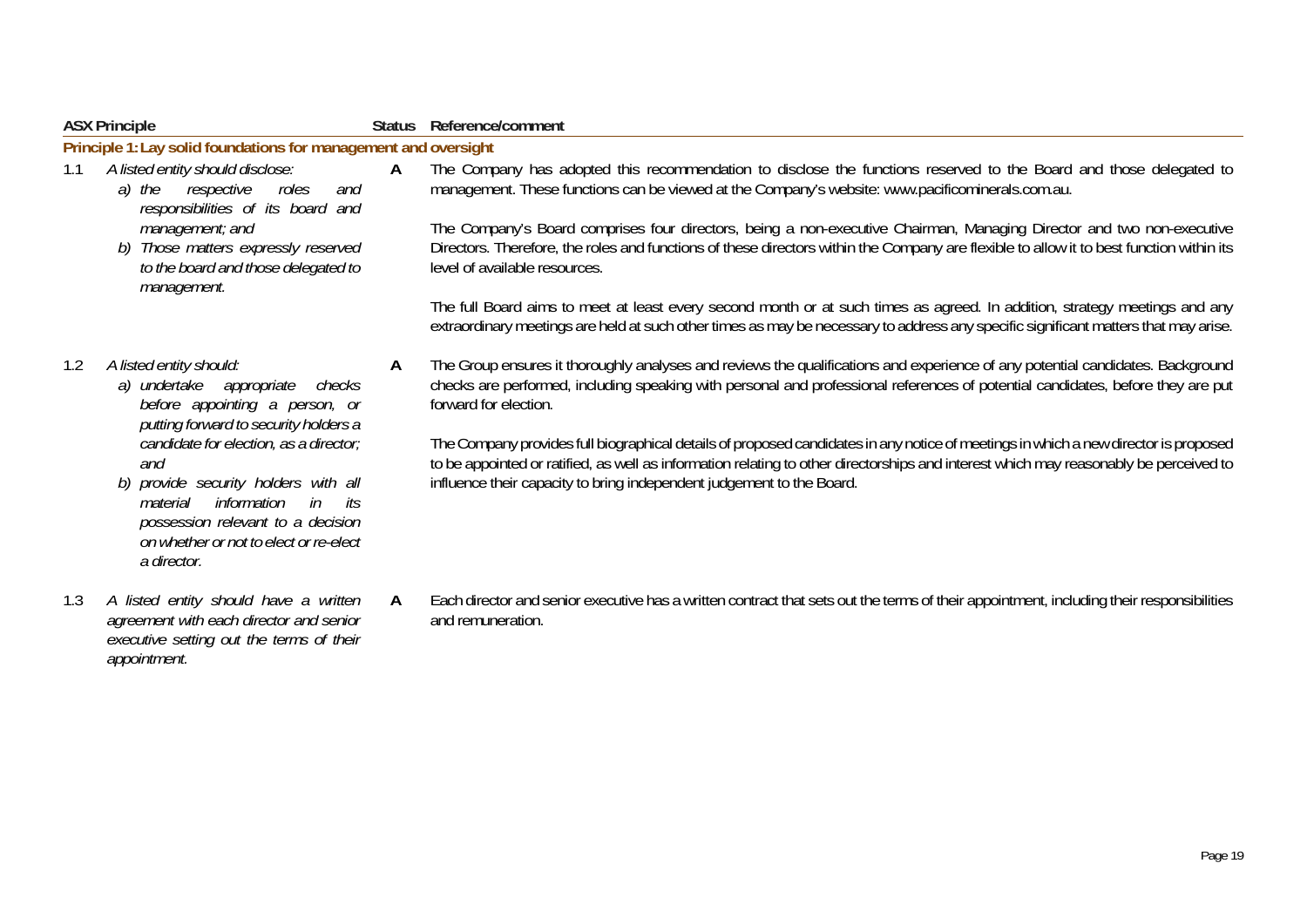|     | <b>ASX Principle</b>                                                                                                                                                                                                                                                                                                                                                                                                                                                                                                                                                                                                                                                                                                                                                                                                                                                                                                                                                                                                           | <b>Status</b> | Reference/comment                                                                                                                                                                                    |                            |                                                                   |                                                                                                                                                                                                                                                                                                                                                                                                                                                                                     |
|-----|--------------------------------------------------------------------------------------------------------------------------------------------------------------------------------------------------------------------------------------------------------------------------------------------------------------------------------------------------------------------------------------------------------------------------------------------------------------------------------------------------------------------------------------------------------------------------------------------------------------------------------------------------------------------------------------------------------------------------------------------------------------------------------------------------------------------------------------------------------------------------------------------------------------------------------------------------------------------------------------------------------------------------------|---------------|------------------------------------------------------------------------------------------------------------------------------------------------------------------------------------------------------|----------------------------|-------------------------------------------------------------------|-------------------------------------------------------------------------------------------------------------------------------------------------------------------------------------------------------------------------------------------------------------------------------------------------------------------------------------------------------------------------------------------------------------------------------------------------------------------------------------|
| 1.4 | The company secretary of a listed entity<br>should be accountable directly to the<br>board, through the chair, on all matters to<br>do with the proper functioning of the<br>board.                                                                                                                                                                                                                                                                                                                                                                                                                                                                                                                                                                                                                                                                                                                                                                                                                                            | $\mathsf{A}$  |                                                                                                                                                                                                      |                            |                                                                   | The company secretary is directly accountable to the Board. Communication between the Board and the company secretary is<br>encouraged and matters of corporate governance and compliance are a standing agenda item for Board meetings.<br>Professional development of directors, officers and management are encouraged by the Company.<br>The Company adopts a policy of circulating Board minutes to Directors at the earliest possible opportunity following the Board         |
| 1.5 | A listed entity should:<br>a) have a diversity policy which<br>includes requirements for the board<br>or a relevant committee of the board<br>to set measurable objectives for<br>achieving gender diversity and to<br>assess annually both the objectives<br>and the entity's progress in<br>achieving them;<br>disclose that policy or a summary of<br>b)<br>it; and<br>disclose as at the end of each<br>C)<br>reporting period the measurable<br>objectives for achieving gender<br>diversity set by the board in<br>accordance with the entity's<br>diversity policy and its progress<br>towards achieving them, and either;<br>1. the respective proportions of<br>men and women on the board,<br>in senior management positions<br>across the<br>whole<br>and<br>organisation (including how the<br>entity has defined "senior<br>executive" for these purposes);<br>Оr<br>the contract of the contract of the contract of the contract of the contract of the contract of the contract of<br>$\mathbf{r} = \mathbf{r}$ | A             | meetings, to expedite the formalisation of items discussed at the meetings.<br>diversity policy that is disclosed on the Company website.<br>Board<br><b>Senior Executives</b><br>Whole Organisation | Men<br>4<br>$\overline{2}$ | Wome<br>n<br>$\overline{\phantom{a}}$<br>$\sim$<br>$\overline{2}$ | The Group is an equal opportunity employer and strives to foster diversity across the organisation. The Group has adopted a<br>As at the end of the year, the Group had the following proportion of men and women across the organisation:<br>The Group does not have any set objectives or quotas for gender diversity across the organisation, rather it employs based on<br>merit and taking into consideration the most qualified and suited individual for the role available. |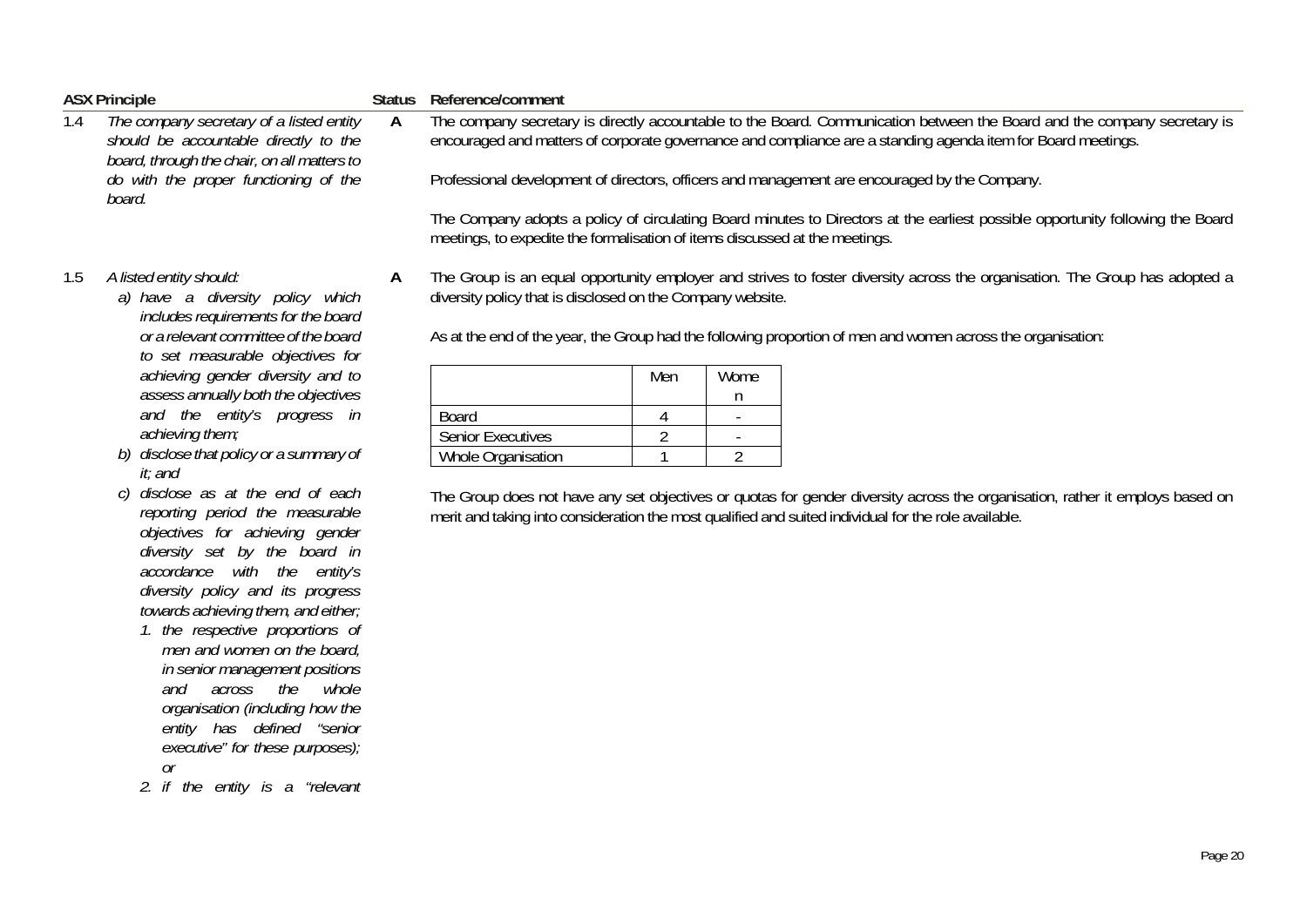|     | <b>ASX Principle</b>                                                                                                                                                                                                                                                                                                                                                        | <b>Status</b> | Reference/comment                                                                                                                                                                                                                                                                                                                                                                                                                    |
|-----|-----------------------------------------------------------------------------------------------------------------------------------------------------------------------------------------------------------------------------------------------------------------------------------------------------------------------------------------------------------------------------|---------------|--------------------------------------------------------------------------------------------------------------------------------------------------------------------------------------------------------------------------------------------------------------------------------------------------------------------------------------------------------------------------------------------------------------------------------------|
|     | employer" under the Workplace<br>Gender Equality Act, the entity's<br>most recent "Gender Equality<br>Indicators", as defined in and<br>published under that Act.                                                                                                                                                                                                           |               |                                                                                                                                                                                                                                                                                                                                                                                                                                      |
| 1.6 | A listed entity should:<br>a) have and disclose the process for<br>periodically<br>evaluating<br>the<br>performance of the board, its<br>committees and individual directors;<br>and<br>disclose, in relation to each<br>b)<br>reporting period,<br>whether a<br>performance<br>evaluation<br>was<br>undertaken in the reporting period<br>in accordance with that process. | N/A           | The Chair periodically evaluates the performance of the Board via review and discussion. The Chair periodically conducts a<br>performance evaluation of the Managing Director by way of formal discussion during which his/her performance is assessed against<br>key performance indicators set previously. A periodic evaluation of the performance of the Board as a whole has not been undertaken<br>in the 2018 financial year. |
| 1.7 | A listed entity should:<br>a) have and disclose a process for<br>periodically<br>evaluating<br>the<br>performance of senior executives;<br>and<br>disclose, in relation to each<br>b)<br>whether a<br>reporting period,<br>evaluation<br>performance<br>was<br>undertaken in the reporting period<br>in accordance with that process.                                       | N/A           | The Board, excluding the Managing Director, is responsible for evaluating the performance of the Managing Director. This is<br>achieved by discussions at Board meetings.<br>The Board as a whole is responsible for evaluating the performance of senior executives. This is also achieved by discussion at<br>Board meetings.<br>Performance evaluations for senior executives were not conducted during the year.                 |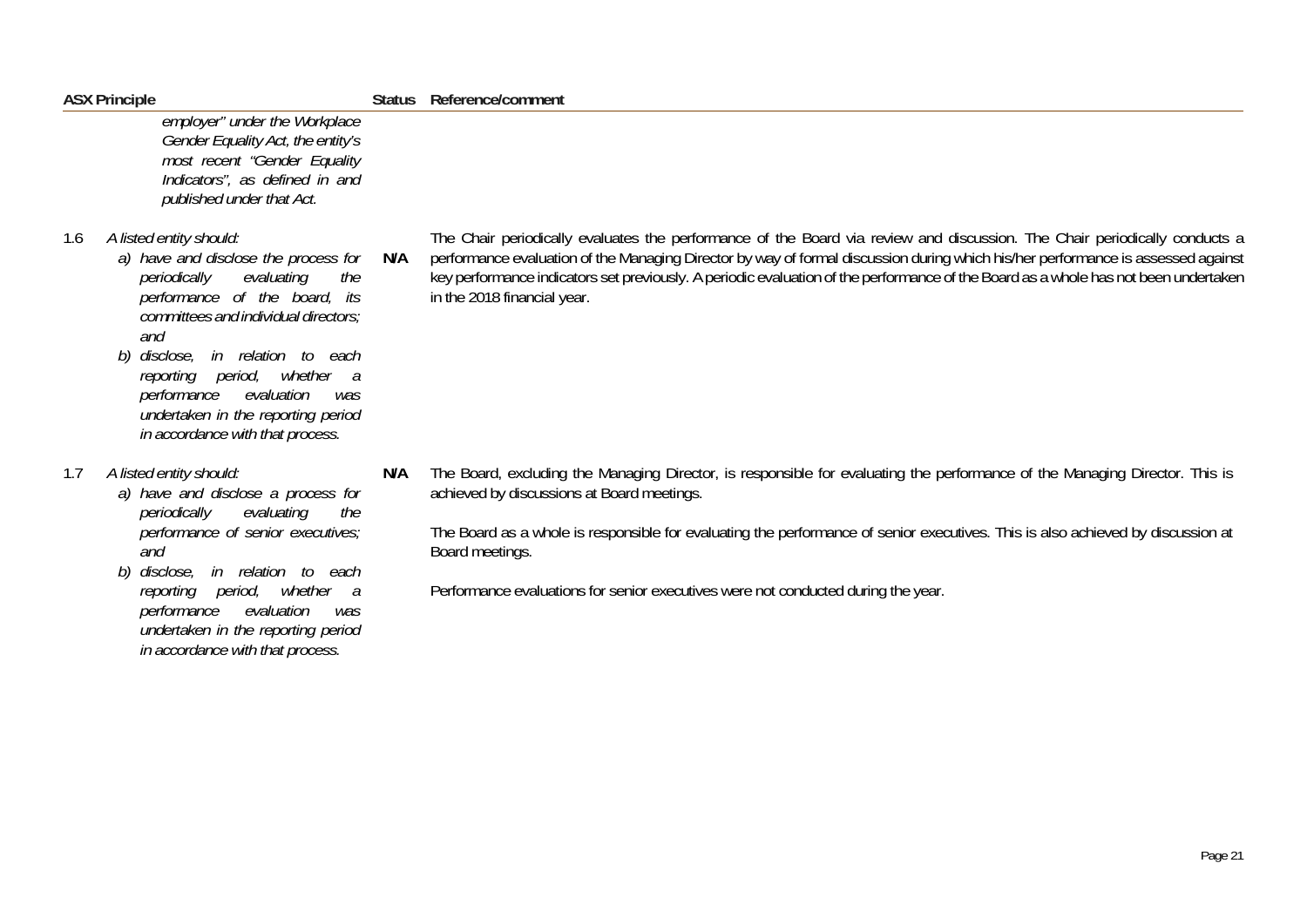| <b>ASX Principle</b> | Status Reference/comment |
|----------------------|--------------------------|

## **Principle 2: Structure the board to add value**

- 2.1 *The board of a listed entity should: a) have a nomination committee which:* 
	- *1. has at least three members, a majority of whom are independent directors; and*
	- *2. is chaired by an independent director, and disclose*
	- *3. the charter of the committee;*
	- *4. the members of the committee; and*
	- *5. as at the end of the reporting period, the number of times the committee met throughout the period and the individual attendances of the members at those meetings; or*
	- *b) if it does not have a nomination committee, disclose that fact and the processes it employs to address board succession issues and to ensure that the board has the appropriate balance of skills, knowledge, experience, independence and diversity to enable it to discharge its duties and responsibilities effectively.*

**N/A** The Board has no formal nomination committee. Acting in its ordinary capacity from time to time as required, the Board carries out the process of determining the need for screening and appointing new directors as well as succession planning. In view of the size and resources available to the Company, it is not considered that a separate nomination committee would add any substance to this process.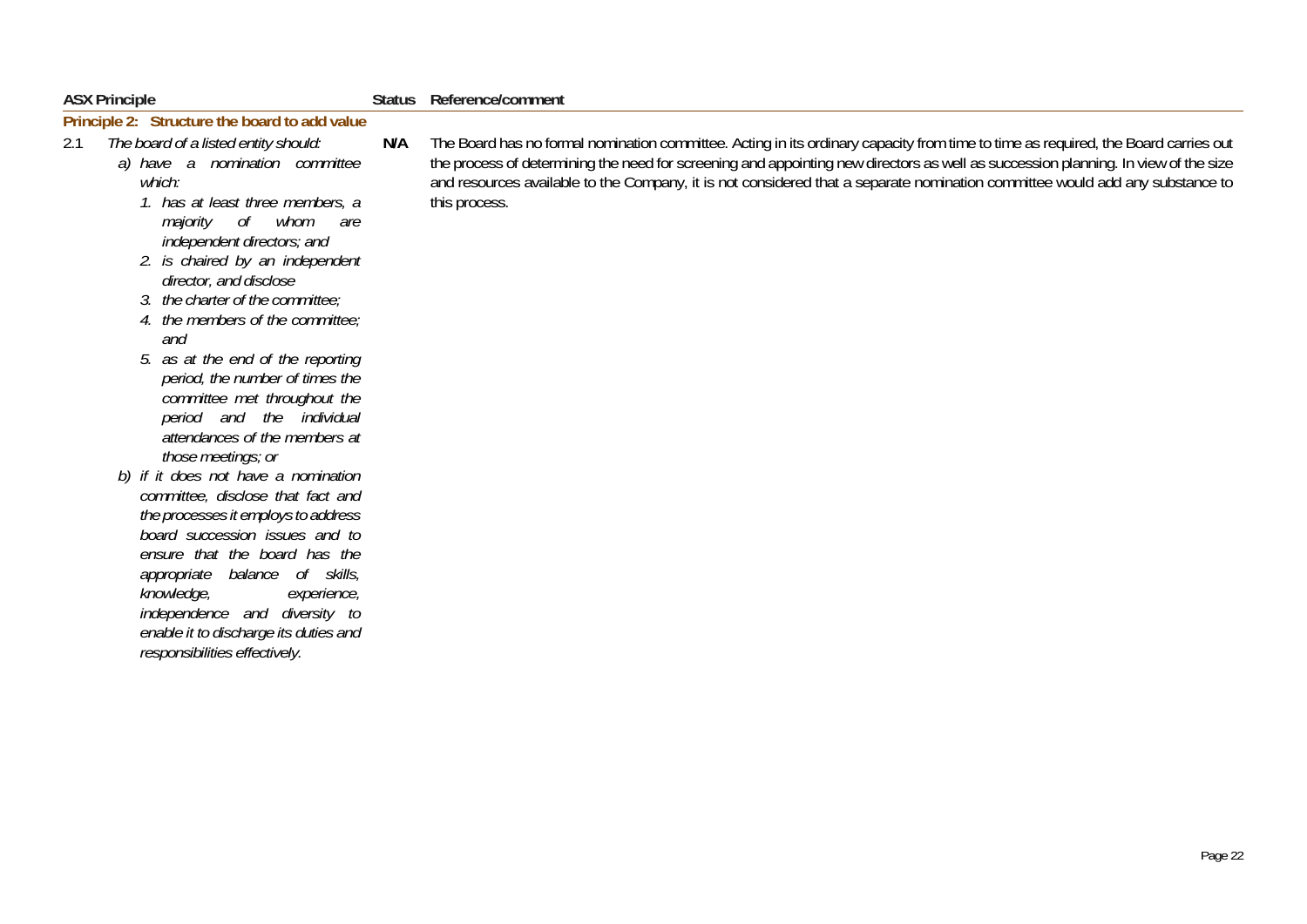|                                                                                                                                                                                                        | <b>ASX Principle</b>                                                                                                                                                                                                                                                                                                                                                                                                                                                                                                                                                                                  |     | Status Reference/comment                                                                                                                                                                                                                                                                                                                                                                                                                                                                       |
|--------------------------------------------------------------------------------------------------------------------------------------------------------------------------------------------------------|-------------------------------------------------------------------------------------------------------------------------------------------------------------------------------------------------------------------------------------------------------------------------------------------------------------------------------------------------------------------------------------------------------------------------------------------------------------------------------------------------------------------------------------------------------------------------------------------------------|-----|------------------------------------------------------------------------------------------------------------------------------------------------------------------------------------------------------------------------------------------------------------------------------------------------------------------------------------------------------------------------------------------------------------------------------------------------------------------------------------------------|
| 2.2<br>A listed entity should have and disclose a<br>board skills matrix setting out the mix of<br>skills and diversity that the board<br>currently has or is looking to achieve in its<br>membership. |                                                                                                                                                                                                                                                                                                                                                                                                                                                                                                                                                                                                       | A   | The Board considers that it currently possesses an appropriate mix of skills for the level of Group operations. The Company<br>discloses the skills matrix above.<br>The Board consists of 4 Caucasian males. Candidates for Board positions are chosen on skills and merit, and at this stage the<br>Company is not seeking further representation on its Board.<br>As the Group progresses in its business cycle, the Board will consider the requisite skills that will best complement the |
|                                                                                                                                                                                                        |                                                                                                                                                                                                                                                                                                                                                                                                                                                                                                                                                                                                       |     | Company's corporate strategies.                                                                                                                                                                                                                                                                                                                                                                                                                                                                |
| 2.3                                                                                                                                                                                                    | A listed entity should disclose:<br>the names of the directors<br>a)<br>considered by the board to be<br>independent directors;<br>if a director has an interest,<br>b)<br>position,<br>association<br><sub>or</sub><br>relationship of the<br>type<br>described in Box 2.3 but the<br>board is of the opinion that it<br>does not compromise the<br>independence of the director,<br>the nature of the interest,<br>association<br>position,<br>0r<br>relationship in question and an<br>explanation of why the board is<br>of that opinion; and<br>the length of service of each<br>C)<br>director. | A   | The Board considers the following Directors to be independent:<br><b>Andrew Parker</b><br>Peter Harold<br>Richard Monti's experience and knowledge of the Company makes his contribution to the Board such that it is appropriate for him<br>to remain on the Board and in his position as Non-Executive Chairman.<br>Director appointment and resignation dates are disclosed in the Company's annual report, within the Directors' report.                                                   |
| 2.4                                                                                                                                                                                                    | A majority of the board of a listed entity<br>should be independent directors.                                                                                                                                                                                                                                                                                                                                                                                                                                                                                                                        | N/A | Two of the four Directors are considered independent. The Company believes that the equity ownership of the non-executive<br>Directors aligns the interests of the Directors with shareholders as a whole and does not bias the decisions of the Board towards<br>any personal interests.                                                                                                                                                                                                      |
| 2.5                                                                                                                                                                                                    | The chair of the board of a listed entity<br>should be an independent director and, in<br>particular, should not be the same person                                                                                                                                                                                                                                                                                                                                                                                                                                                                   | N/A | The Chairman of the Company, Richard Monti, is a non-executive director, however, by virtue of his ownership percentage in the<br>Company, he is not considered independent.                                                                                                                                                                                                                                                                                                                   |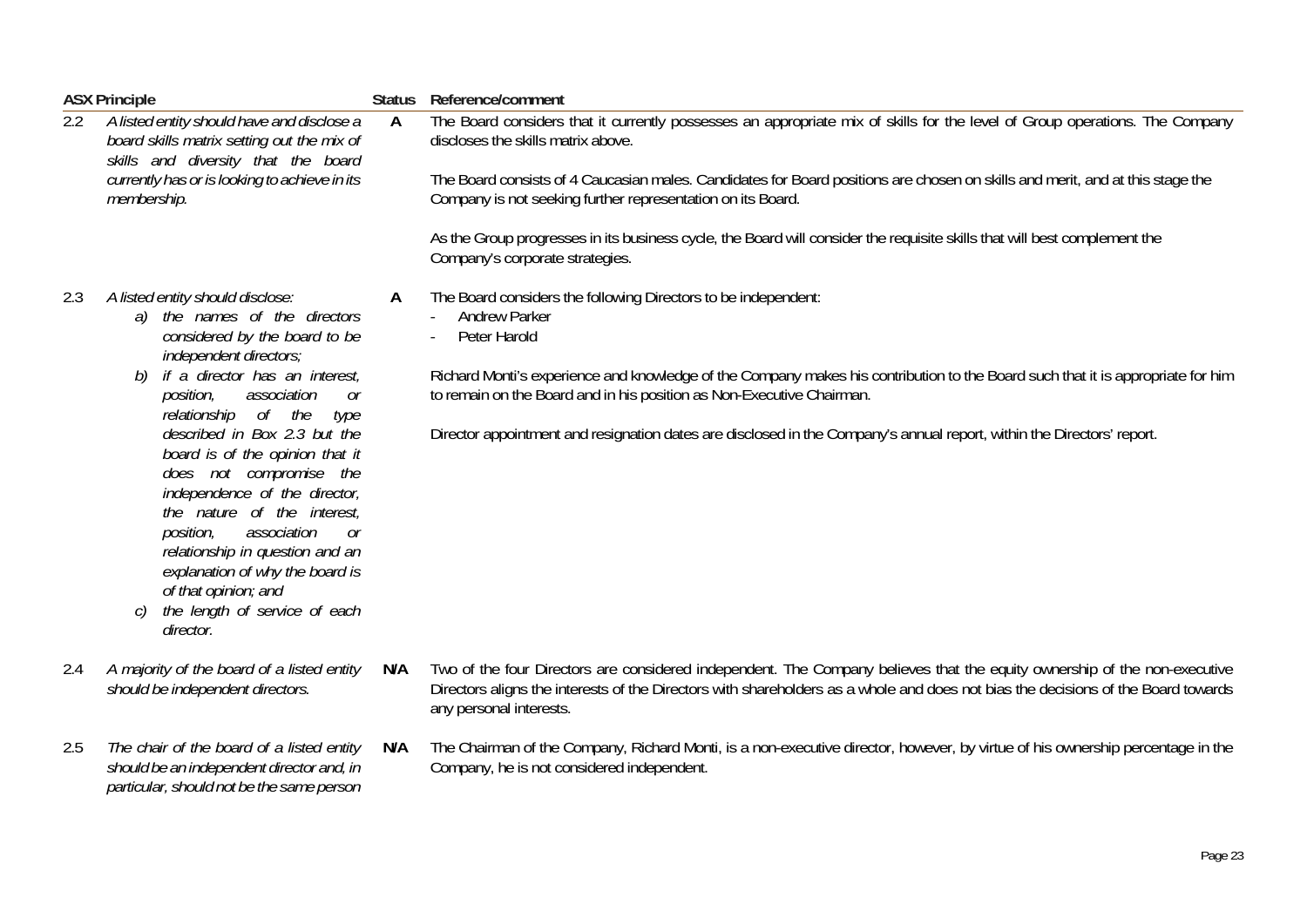| <b>ASX Principle</b> |                                                                                                                                                                                                                                                                                                                                                                                                                                                                                                                                                                                                  |     | Status Reference/comment                                                                                                                                                                                                                                                                                                                                                                                                                                                                                                                                                                                     |  |  |  |
|----------------------|--------------------------------------------------------------------------------------------------------------------------------------------------------------------------------------------------------------------------------------------------------------------------------------------------------------------------------------------------------------------------------------------------------------------------------------------------------------------------------------------------------------------------------------------------------------------------------------------------|-----|--------------------------------------------------------------------------------------------------------------------------------------------------------------------------------------------------------------------------------------------------------------------------------------------------------------------------------------------------------------------------------------------------------------------------------------------------------------------------------------------------------------------------------------------------------------------------------------------------------------|--|--|--|
|                      | as the CEO of the entity.                                                                                                                                                                                                                                                                                                                                                                                                                                                                                                                                                                        |     |                                                                                                                                                                                                                                                                                                                                                                                                                                                                                                                                                                                                              |  |  |  |
| 2.6                  | A listed entity should have a program for<br>inducting new directors and provide<br>appropriate professional development<br>opportunities for directors to develop and<br>maintain the skills and knowledge<br>needed to perform their role as directors                                                                                                                                                                                                                                                                                                                                         | A   | The Managing Director ensures that all new directors are inducted into the Company. Upon commencement, the Managing Director<br>formalises a letter of appointment setting out the terms of their appointment and is provided with a 'Corporate Governance Pack'<br>containing the Company's Constitution, Corporate Governance Policies and details of the Company's directors' and officers'<br>insurance policies.<br>The skill set of the Board is monitored regularly by the Board as a whole, taking into consideration the stage of development of the                                                |  |  |  |
|                      | effectively.                                                                                                                                                                                                                                                                                                                                                                                                                                                                                                                                                                                     |     | Group's assets, and the limited capital available to the Group.                                                                                                                                                                                                                                                                                                                                                                                                                                                                                                                                              |  |  |  |
|                      | Principle 3: Act ethically and responsibly                                                                                                                                                                                                                                                                                                                                                                                                                                                                                                                                                       |     |                                                                                                                                                                                                                                                                                                                                                                                                                                                                                                                                                                                                              |  |  |  |
| 3.1                  | A listed entity should:<br>(a) have a code of conduct for its<br>directors, senior<br>executives<br>and<br>employees; and<br>(b) disclose that code or a summary of it.                                                                                                                                                                                                                                                                                                                                                                                                                          | A   | The Group has formulated a code of conduct which can be viewed on the Company's website www.pacificominerals.com.au.                                                                                                                                                                                                                                                                                                                                                                                                                                                                                         |  |  |  |
|                      | Principle 4: Safeguard integrity in corporate reporting                                                                                                                                                                                                                                                                                                                                                                                                                                                                                                                                          |     |                                                                                                                                                                                                                                                                                                                                                                                                                                                                                                                                                                                                              |  |  |  |
| 4.1                  | The board of a listed entity should:<br>(a) have an audit committee which:<br>(1) has at least three members, all of<br>whom are non-executive directors<br>and a majority of whom are<br>independent directors; and<br>is chaired by an independent<br>director, who is not the chair of the<br>board, and disclose:<br>the charter of the committee;<br>the relevant qualifications and<br>experience of the members of the<br>committee; and<br>in relation to each reporting<br>(5)<br>period, the number of times the<br>committee met throughout the<br>the<br>individual<br>period<br>and | N/A | Given the Group's background, the nature and size of its business and the current stage of its development, the Board comprises<br>only four Directors, two of whom are considered independent. The Company believes it is impractical to source additional directors<br>at this stage of its development, without which it is not possible to form an independent audit committee.<br>The Board has adopted an audit committee charter (which can be found on the Company's website) to assist in defining the roles<br>and responsibilities of the Board as it acts in the capacity of an audit committee. |  |  |  |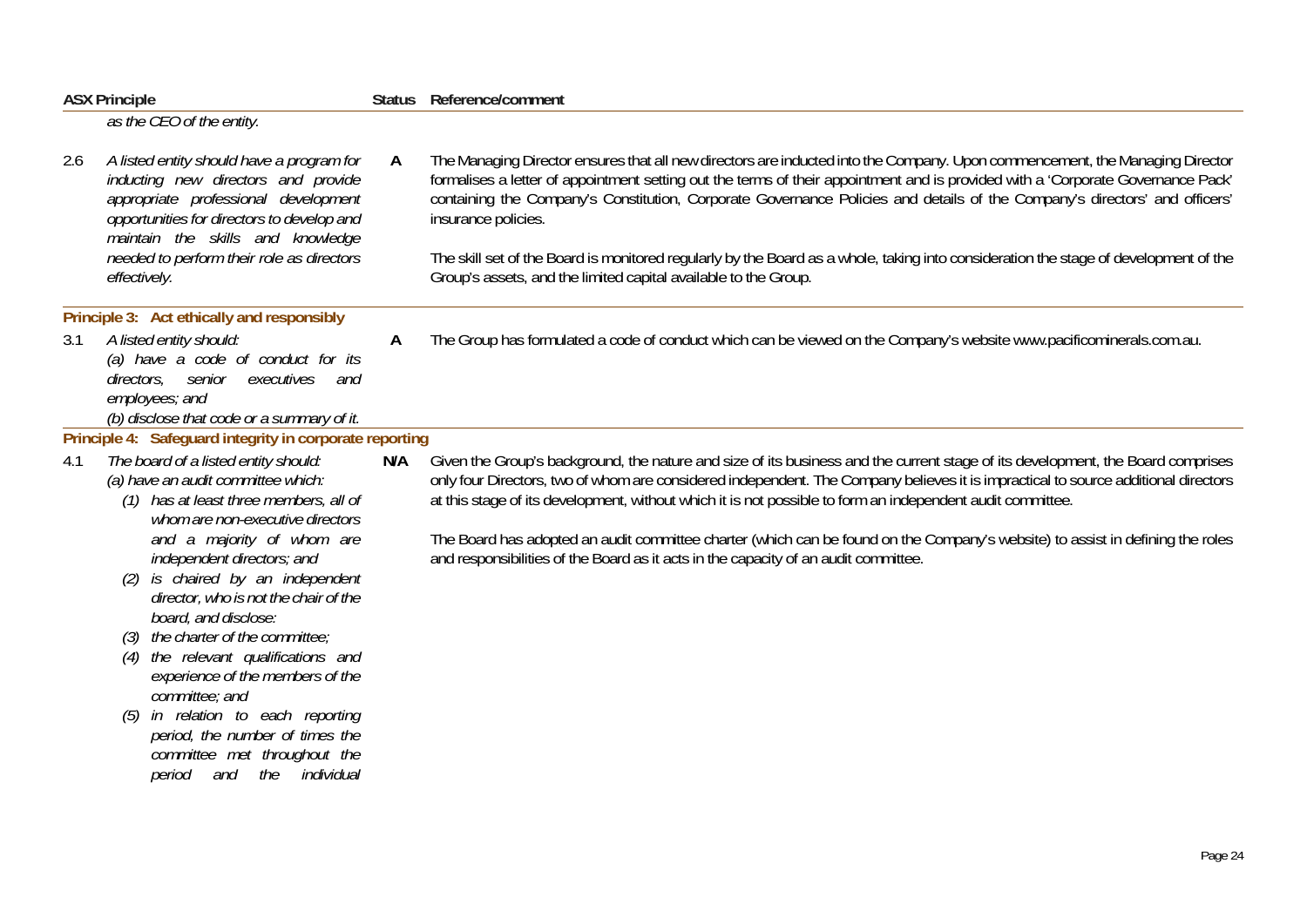*attendances of the members at those meetings; or (b) if it does not have an audit committee, disclose that fact and the processes it employs that independently verify and safeguard the integrity of its corporate reporting, including the processes for the appointment and removal of the external auditor and the rotation of the audit engagement partner.* 

- 4.2 *The board of a listed entity should, before it approves the entity's financial statements for a financial period, receive from its CEO and CFO a declaration that, in their opinion, the financial records of the entity have been properly maintained and that the financial statements comply with the appropriate accounting standards and give a true and fair view of the financial position and performance of the entity and that the opinion has been formed on the basis of a sound system of risk management and internal control which is operating effectively.*
- 4.3 *A listed entity that has an AGM should ensure that its external auditor attends its AGM and is available to answer questions from security holders relevant to the audit.*

**A** The Company obtains this declaration from the Managing Director and Company Secretary for each of its annual and half year financial statements.

**A** The Company ensures that its external auditor attends its AGM and is available to answer questions.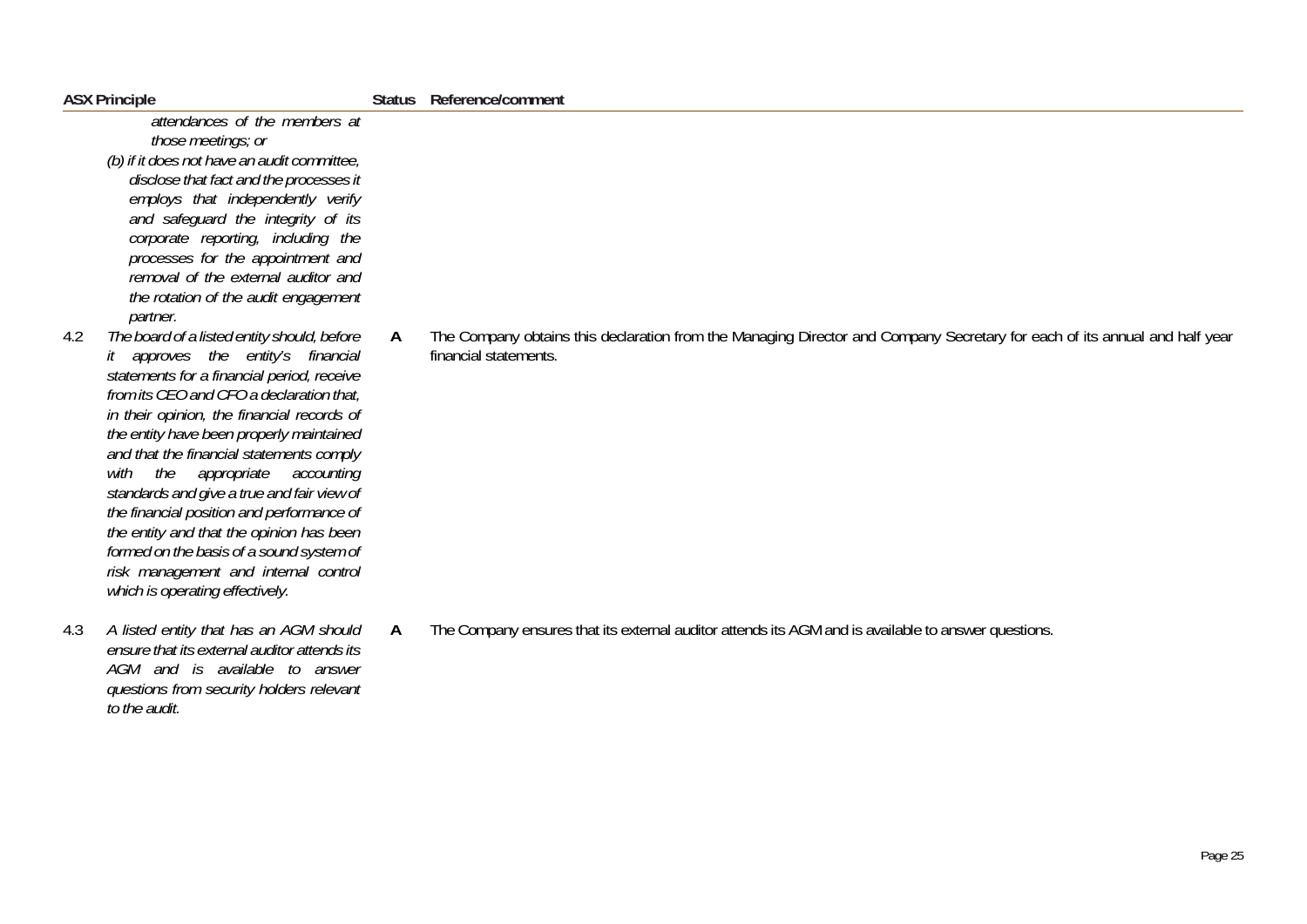|     | <b>ASX Principle</b>                                                                                                                                                                                   | <b>Status</b> | Reference/comment                                                                                                                                                                                                                                                                                                                                                                                                            |
|-----|--------------------------------------------------------------------------------------------------------------------------------------------------------------------------------------------------------|---------------|------------------------------------------------------------------------------------------------------------------------------------------------------------------------------------------------------------------------------------------------------------------------------------------------------------------------------------------------------------------------------------------------------------------------------|
|     | Principle 5. Make timely and balanced disclosure                                                                                                                                                       |               |                                                                                                                                                                                                                                                                                                                                                                                                                              |
| 5.1 | A listed entity should:<br>(a) have a written policy for complying<br>with its continuous disclosure<br>obligations under the Listing Rules;<br>and<br>(b) disclose that policy or a summary of<br>it. | A             | The Company has instigated internal procedures designed to provide reasonable assurance as to the effectiveness and efficiency<br>of operations, the reliability of financial reporting and compliance with relevant laws and regulations. The Board is acutely aware of<br>the continuous disclosure regime and there are strong informal systems in place to ensure compliance, underpinned by experience.                 |
|     | Principle 6: Respect the rights of security holders                                                                                                                                                    |               |                                                                                                                                                                                                                                                                                                                                                                                                                              |
| 6.1 | A listed entity should provide information<br>about itself and its governance to<br>investors via its website.                                                                                         | A             | In line with adherence to continuous disclosure requirements of the ASX, all shareholders are kept informed of major developments<br>affecting the Group. This disclosure is through regular ASX shareholder communications, including the Annual Report, Quarterly<br>Reports, the Company website and the distribution of specific releases covering major transactions or events via the website<br>subscription service. |
| 6.2 | A listed entity should design and<br>implement an investor relations program<br>facilitate<br>effective<br>two-way<br>to<br>communication with investors.                                              | A             | The Company communicates with its shareholders publicly, primarily through ASX announcements and by posting this information<br>on the Company's website.                                                                                                                                                                                                                                                                    |
|     |                                                                                                                                                                                                        |               | Further, the annual general meeting is the central forum by which the Company is able to communicate effectively with<br>shareholders, providing them with access to information about the Group and enable their participation in decision-making.                                                                                                                                                                          |
| 6.3 | A listed entity should disclose the<br>policies and processes it has in place to<br>facilitate and encourage participation at                                                                          | A             | The Company monitors the residency of its shareholders and considers the most appropriate location in which to hold its<br>shareholder meetings.                                                                                                                                                                                                                                                                             |
|     | meetings of security holders.                                                                                                                                                                          |               | Attendees are given opportunities to query the Board on operational and financial items at every meeting.                                                                                                                                                                                                                                                                                                                    |
| 6.4 | A listed entity should give security<br>the<br>option<br>to<br>receive<br>holders<br>communications from,<br>and<br>send                                                                               | A             | To the extent permissible by law, the Company sends all communication electronically, and tries to minimise the amount of paper<br>used in shareholder communications.                                                                                                                                                                                                                                                       |
|     | communications to, the entity and its<br>security registry electronically.                                                                                                                             |               | As new shareholders join the Company, they are given the opportunity to receive the annual report electronically via<br>correspondence from the Company's share registry.                                                                                                                                                                                                                                                    |
|     |                                                                                                                                                                                                        |               |                                                                                                                                                                                                                                                                                                                                                                                                                              |
|     |                                                                                                                                                                                                        |               | Page 26                                                                                                                                                                                                                                                                                                                                                                                                                      |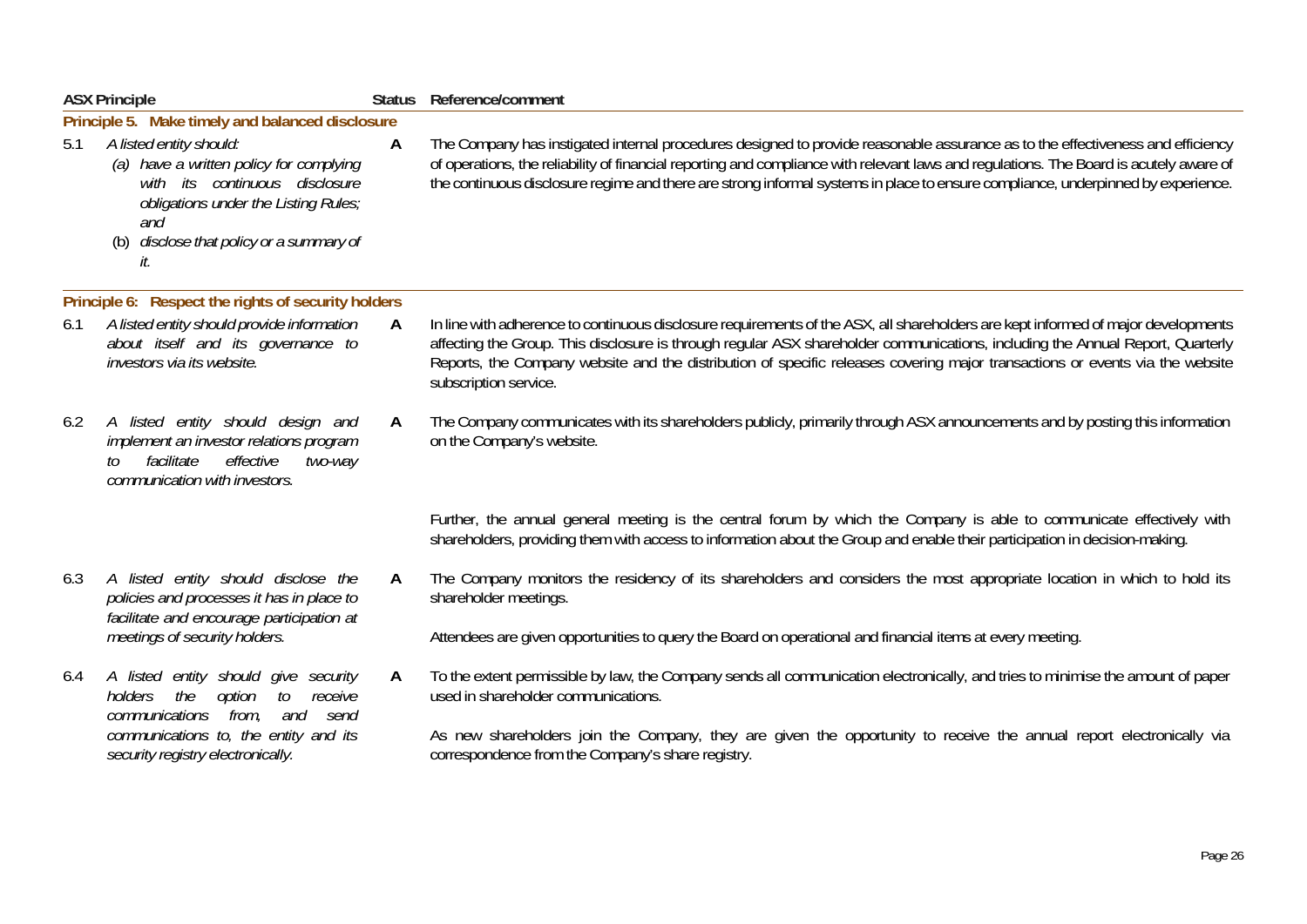|     | <b>ASX Principle</b>                                                                                                                                                                                                                                                                                                                                                                                                                                                                                                                                                                                                                                                                                                                                                   |     | Reference/comment                                                                                                                                                                                                                                                                                                                                                                                                                                                                                                                                                                                                                                                                                                                                                   |  |  |
|-----|------------------------------------------------------------------------------------------------------------------------------------------------------------------------------------------------------------------------------------------------------------------------------------------------------------------------------------------------------------------------------------------------------------------------------------------------------------------------------------------------------------------------------------------------------------------------------------------------------------------------------------------------------------------------------------------------------------------------------------------------------------------------|-----|---------------------------------------------------------------------------------------------------------------------------------------------------------------------------------------------------------------------------------------------------------------------------------------------------------------------------------------------------------------------------------------------------------------------------------------------------------------------------------------------------------------------------------------------------------------------------------------------------------------------------------------------------------------------------------------------------------------------------------------------------------------------|--|--|
|     | Principle 7: Recognise and manage risk                                                                                                                                                                                                                                                                                                                                                                                                                                                                                                                                                                                                                                                                                                                                 |     |                                                                                                                                                                                                                                                                                                                                                                                                                                                                                                                                                                                                                                                                                                                                                                     |  |  |
| 7.1 | The board of a listed entity should:<br>(a) have a committee or committees to<br>oversee risk, each of which:<br>(1) has at least three members, a<br>majority of whom are independent<br>directors; and<br>(2) is chaired by an independent<br>director, and disclose:<br>(3) the charter of the committee;<br>$(4)$ the members of the committee; and<br>(5) as at the end of each reporting<br>period, the number of times the<br>committee met throughout the<br>the<br>individual<br>and<br>period<br>attendances of the members at<br>those meetings; or<br>(b) if it does not have a risk committee or<br>committees that satisfy (a) above,<br>disclose<br>that fact and the processes it employs for<br>overseeing the entity's risk management<br>framework. | N/A | While the Company does not have formalised policies on risk management the Board recognises its responsibility for identifying<br>areas of significant business risk and for ensuring that arrangements are in place for adequately managing these risks. This issue<br>is regularly reviewed at Board meetings and risk management culture is encouraged amongst employees and contractors.<br>Areas of risk which are regularly considered include:<br>- performance and funding of exploration activities<br>- budget control and asset protection<br>- status of mineral tenements<br>- land access and native title considerations<br>- compliance with government laws and regulations<br>- safety and the environment<br>- continuous disclosure obligations |  |  |
| 7.2 | The board or a committee of the board<br>should:<br>(a) review the entity's risk management<br>framework at least annually to satisfy<br>itself<br>that it continues to be sound; and<br>(b) disclose, in relation to each reporting<br>period, whether such a review has taken<br>place.                                                                                                                                                                                                                                                                                                                                                                                                                                                                              | N/A | See 7.1. No formal risk management reviewed occurred in the 2018 financial year.                                                                                                                                                                                                                                                                                                                                                                                                                                                                                                                                                                                                                                                                                    |  |  |
| 7.3 | A listed entity should disclose:<br>(a) if it has an internal audit function, how<br>the function is structured and what role it                                                                                                                                                                                                                                                                                                                                                                                                                                                                                                                                                                                                                                       | N/A | The Company does not have an internal audit function. Due to the nature and size of the Company's operations, and the Company's<br>ability to derive substantially all of the benefits of an independent internal audit function, the expense of an independent internal<br>auditor is not considered to be appropriate.                                                                                                                                                                                                                                                                                                                                                                                                                                            |  |  |
|     |                                                                                                                                                                                                                                                                                                                                                                                                                                                                                                                                                                                                                                                                                                                                                                        |     |                                                                                                                                                                                                                                                                                                                                                                                                                                                                                                                                                                                                                                                                                                                                                                     |  |  |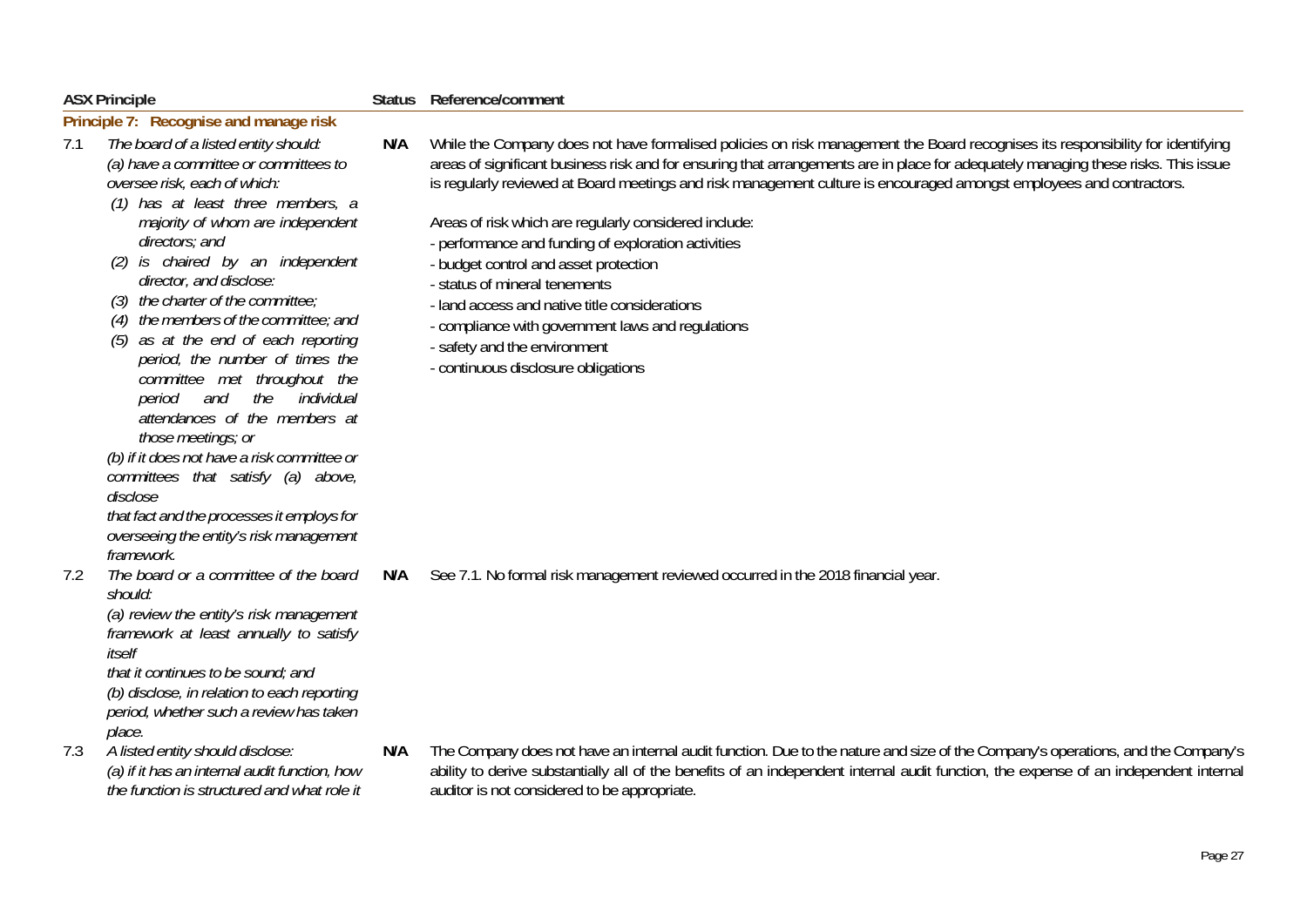| <b>ASX Principle</b>                                                                                                                                                                                                                                                                                                                                                                                                                                                                                                                                                                                                                                                                                                                                                                           |     | Status Reference/comment                                                                                                                                                                                                                                                                                                                                                                                                                                                                                                                                                                                                                                                                                                                                                                                                                                                       |
|------------------------------------------------------------------------------------------------------------------------------------------------------------------------------------------------------------------------------------------------------------------------------------------------------------------------------------------------------------------------------------------------------------------------------------------------------------------------------------------------------------------------------------------------------------------------------------------------------------------------------------------------------------------------------------------------------------------------------------------------------------------------------------------------|-----|--------------------------------------------------------------------------------------------------------------------------------------------------------------------------------------------------------------------------------------------------------------------------------------------------------------------------------------------------------------------------------------------------------------------------------------------------------------------------------------------------------------------------------------------------------------------------------------------------------------------------------------------------------------------------------------------------------------------------------------------------------------------------------------------------------------------------------------------------------------------------------|
| performs; or<br>(b) if it does not have an internal audit<br>function, that fact and the processes it<br>employs for evaluating and continually<br>improving the effectiveness of its risk<br>management and internal control<br>processes.<br>A listed entity should disclose whether it<br>7.4<br>has any material exposure to economic,<br>environmental and social sustainability<br>risks and, if it does, how it manages or<br>intends to manage those risks.                                                                                                                                                                                                                                                                                                                            | A   | The Group is a mineral exploration company and is inherently exposed to the economic, environmental and social sustainability<br>risks that are associated with that industry. The Group carefully considers its operations and their impact on the environment and<br>local communities and advises that at this point in the Group's life, there are no material risks.<br>The Group does not currently hedge its foreign currency expenditure and is exposed to fluctuations in the exchange rates of the<br>Australian Dollar, the United States Dollar and the Colombian Peso.                                                                                                                                                                                                                                                                                            |
|                                                                                                                                                                                                                                                                                                                                                                                                                                                                                                                                                                                                                                                                                                                                                                                                |     |                                                                                                                                                                                                                                                                                                                                                                                                                                                                                                                                                                                                                                                                                                                                                                                                                                                                                |
| Principle 8: Remunerate fairly and responsibly<br>The board of a listed entity should:<br>8.1<br>(a) have a remuneration committee<br>which:<br>(1) has at least three members, a<br>majority of whom are independent<br>directors; and<br>(2) is chaired by an independent director,<br>and disclose:<br>(3) the charter of the committee;<br>(4) the members of the committee; and<br>(5) as at the end of each reporting period,<br>the number of times the committee met<br>throughout the period and the individual<br>attendances of the members at those<br>meetings; or<br>(b) if it does not have a remuneration<br>committee, disclose that fact and the<br>processes it employs for setting the level<br>and composition of remuneration for<br>directors and senior executives and | N/A | The Company does not consider it appropriate to have a sub-committee of the Board to consider remuneration matters.<br>Remuneration levels are determined by the Board on an individual basis, the size of the Company making individual assessment<br>more appropriate than formal remuneration policies. In doing so, the Board seeks to retain professional services as is required, at<br>reasonable market rates, and seeks external advice and market comparisons where necessary.<br>Acting in its ordinary capacity, the Board periodically carries out the process of considering and determining performance issues<br>including the identification of matters that may have a material effect on the price of the Company's securities. The Remuneration<br>Charter can be found on the Company's website. Whenever relevant, any such matters are reported to ASX. |